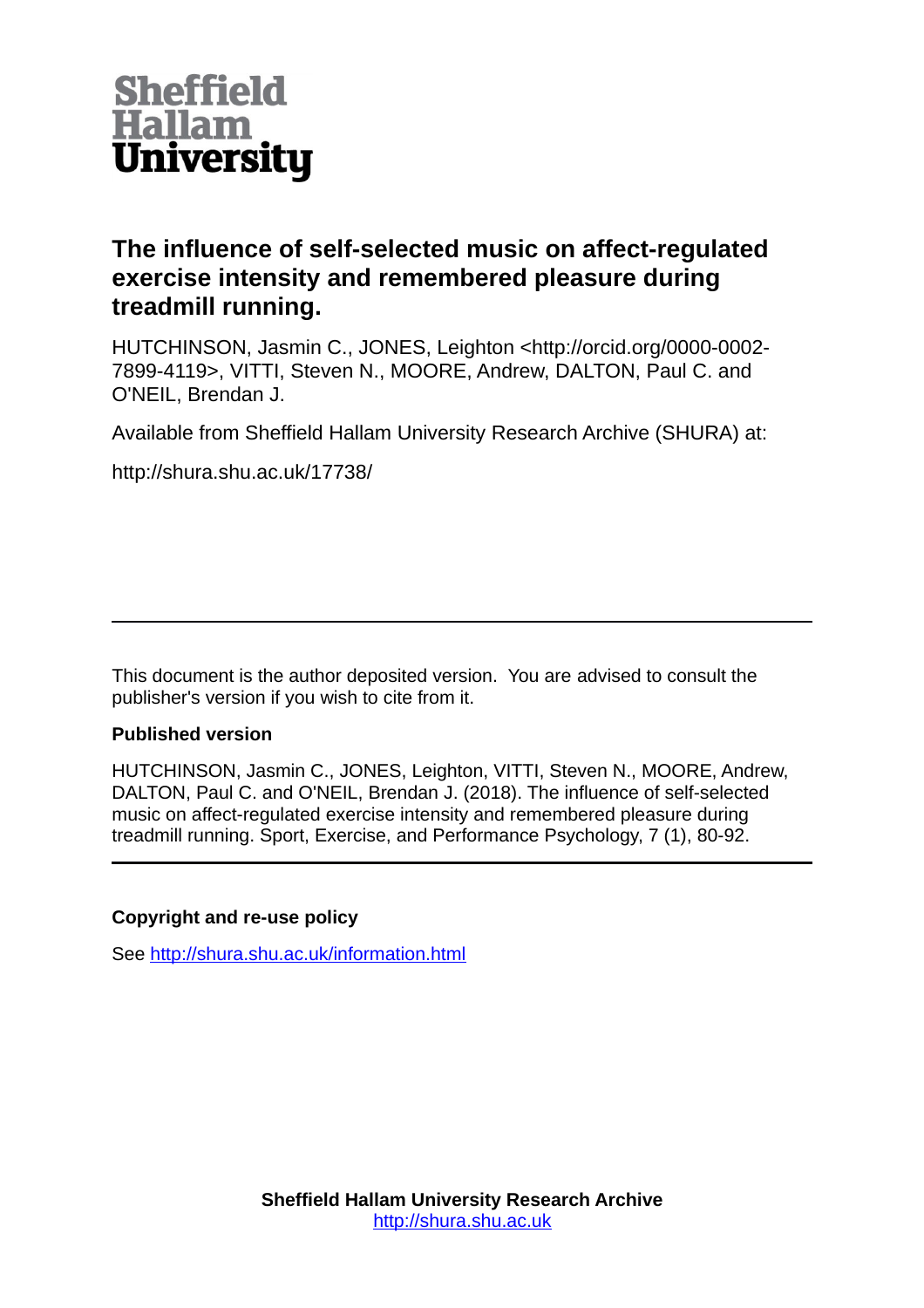Running Head: AFFECT-REGULATED EXERCISE AND MUSIC

**© 2017, American Psychological Association. This paper is not the copy of record and may not exactly replicate the final, authoritative version of the article. Please do not copy or cite without authors permission. The final article will be available, upon publication, via its DOI: 10.1037/spy0000115**

The influence of self-selected music on affect-regulated exercise intensity and remembered pleasure during treadmill running

Jasmin C. Hutchinson<sup>1</sup>, Leighton Jones<sup>2</sup>, Steven N. Vitti<sup>1</sup>, Andrew Moore<sup>1</sup>, Paul C. Dalton<sup>1</sup>,  $&$  Brendan J. O'Neil<sup>1</sup>

<sup>1</sup>Springfield College, Department of Exercise Science and Sport Studies, Springfield, MA.

<sup>2</sup>Sheffield Hallam University, Academy of Sport and Physical Activity, Sheffield, UK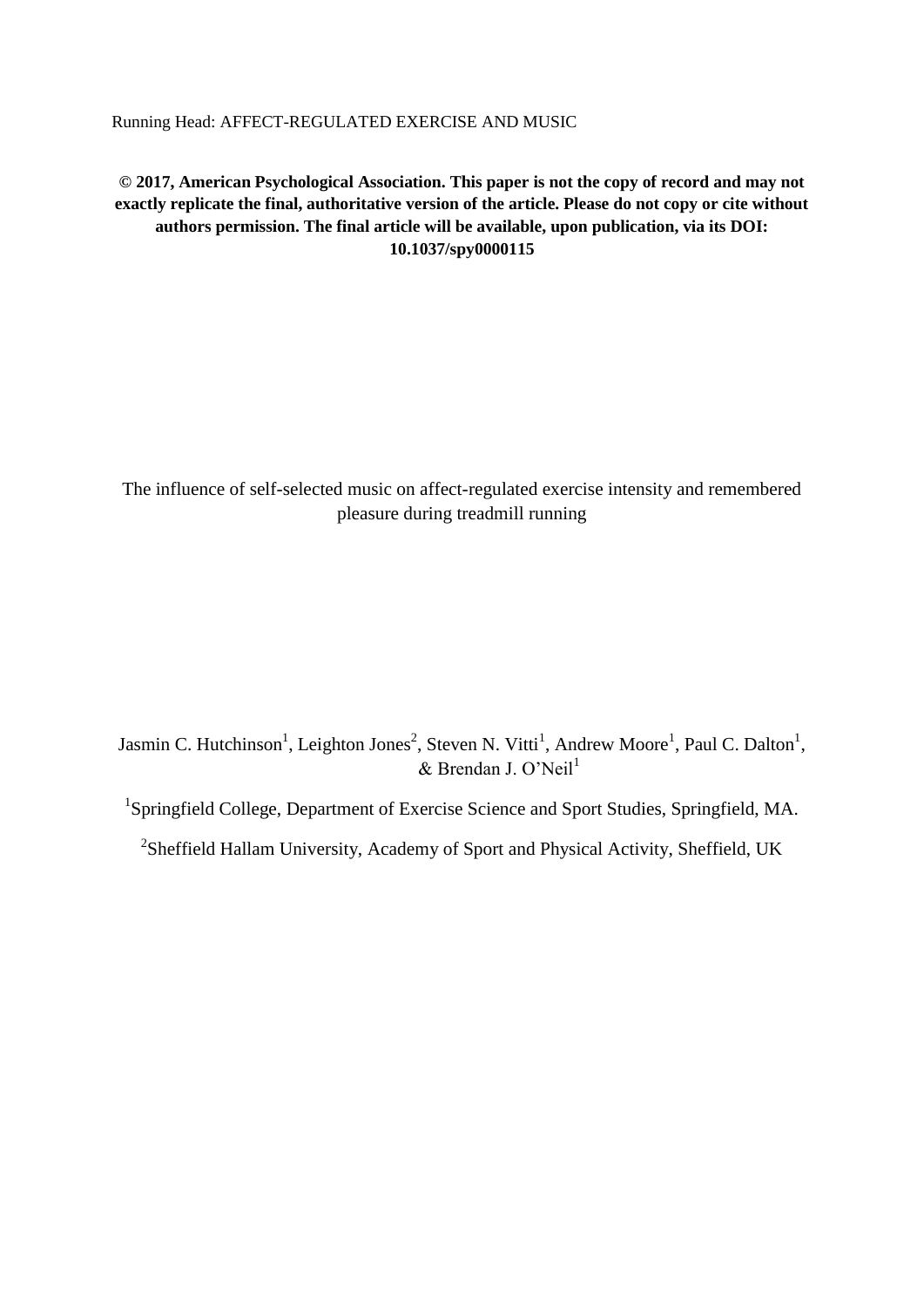# **Abstract**

This study explored the influence of self-selected music on affect-regulated exercise intensity and Remembered Pleasure. Seventeen active male and female participants (28.1  $\pm$ 9.9 years; BMI 23.8 $\pm$ 3.2 kg/m<sup>2</sup>; VO<sub>2</sub> peak 48.73 $\pm$ 8.73 ml.min<sup>-1</sup>.kg<sup>-1</sup>) completed a maximal exercise test and each individual's ventilatory threshold (VT) was identified. Following this, two treadmill exercise trials were performed at an intensity that was perceived to correspond to a Feeling Scale value of +3 (i.e. 'good'). Sessions with either self-selected music or no music were completed 48 hr apart and in a randomized counterbalanced order. Affective responses (Feeling Scale) and heart rate were measured during exercise and Remembered Pleasure was measured 5-min post exercise. Results indicated that participants selected an exercise intensity that exceeded their VT during the two affect-regulated exercise sessions (*p* = .002, *d* = .99). Participants exercised with greater intensity during affect-regulated exercise with music than without ( $p = .045$ ;  $d = 1.12$ ) while maintaining a 'good' feeling. Furthermore, participants recalled the music session as more pleasurable than the no-music session ( $p = .001$ ;  $d = .72$ ). These results illustrate a positive ergogenic and psychological influence of music during affect-regulated exercise. Encouraging individuals to exercise at an intensity that feels 'good' elicits an exercise intensity sufficient to garner cardiorespiratory benefits and may lead to improved adherence. Moreover, the use of self-selected music appears to augment this effect.

(226 words)

**Keywords:** Affect, exercise, heuristics, remembered utility, physical activity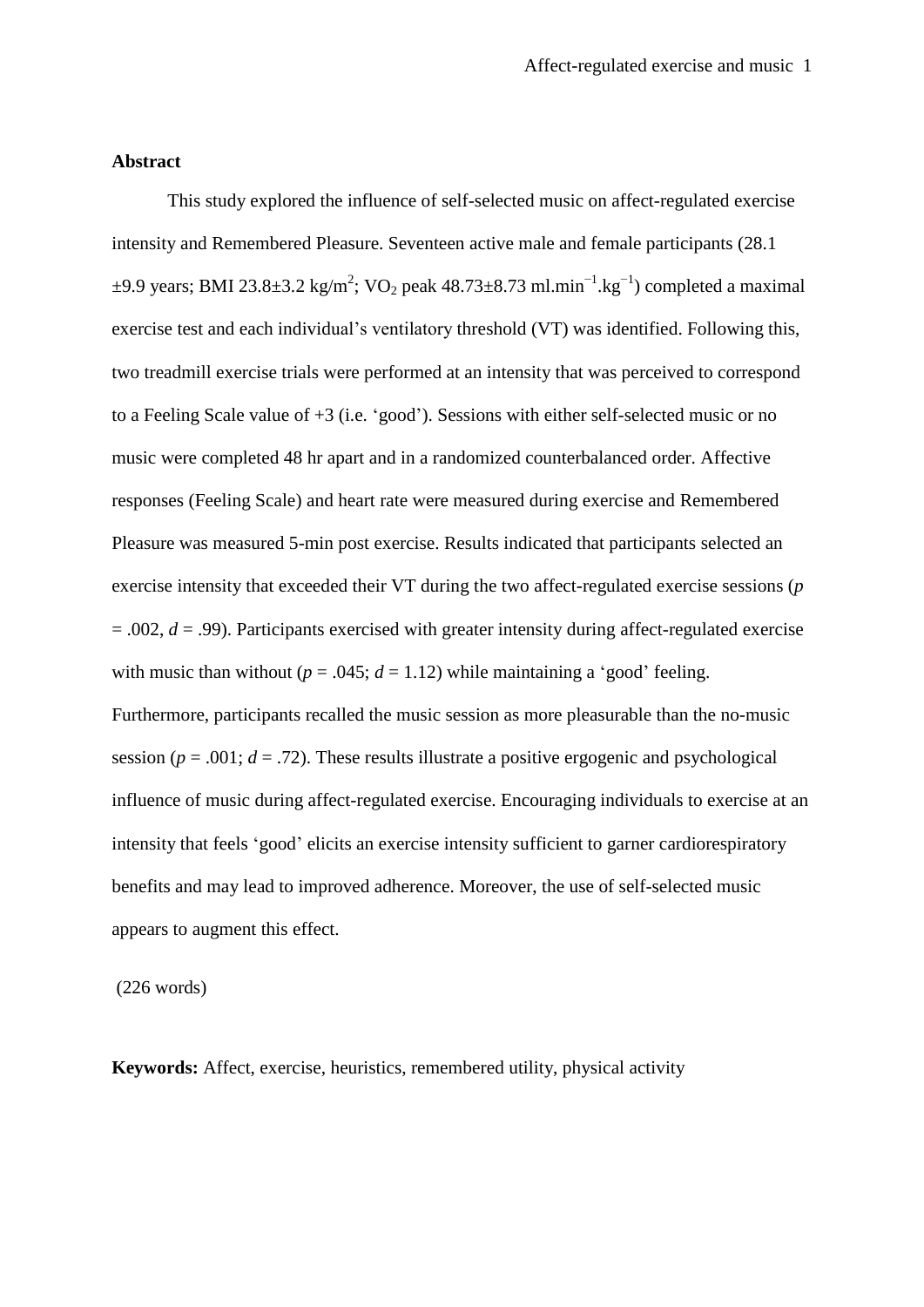#### **Introduction**

Physical inactivity remains one of the most pressing societal issues with the economic burden and human cost having been clearly expounded (see Ding et al., 2016). In a drive to arrest the increasing incidence of physical inactivity, researchers are seeking alternatives to complement the raft of intervention strategies (e.g., motivational interviewing, fitness trackers) designed to promote physical activity. The role of affective responses to exercise has seen a resurgence of interest in recent years with hedonic theory providing a framework for research (Ekkekakis, 2017; Ekkekakis & Dafermos, 2012). The hedonic theory of exercise motivation asserts that behavior is driven by the desire for pleasure and the avoidance of displeasure (Mees & Schmitt, 2008); it has been proposed that pleasurable exercise is more likely to lead to greater adherence (for reviews; see Ekkekakis & Dafermos, 2012; Rhodes & Kates, 2015).

The role of exercise intensity in determining affective responses to exercise has been conceptualised in the dual-mode model (DMM; Ekkekakis, 2003). An underlying premise of this model is that exercise intensity is best defined with respect to the ventilatory threshold (VT) rather than as a percentage of maximum heart rate (HR max) or maximum oxygen consumption (Williams, 2008). VT is the point during incremental exercise at which ventilation starts to increase disproportionately to oxygen consumption, due to the need to expel excess carbon dioxide generated during anaerobic glycolysis (Beaver, Wasserman & Whipp, 1986). At this point physiological steady state cannot be maintained. During continuous exercise, the DMM describes a general increase in positive affective valence from low to moderate intensity (up to VT). Affective responses become more variable at *heavy* exercise intensities (i.e., those proximal to VT) wherein some people continue to experience an increase in pleasure and others experience a decline in pleasure. As exercise intensity increases beyond the respiratory compensation point (RCP; i.e. the onset of hyperventilation)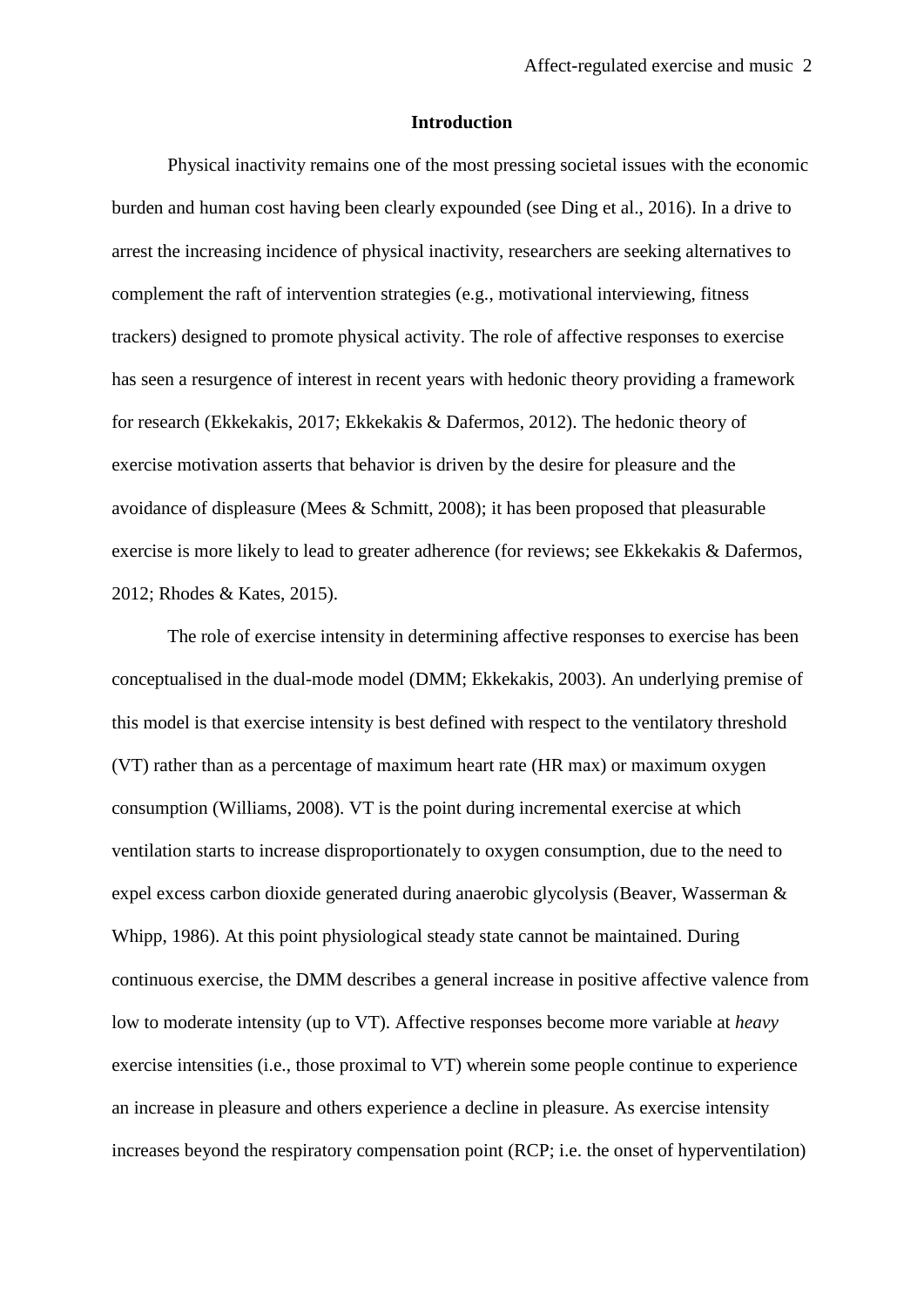there is a near universal decline in affective valence as information about critical disruptions of homeostasis enters consciousness (Ekkekakis, 2003). Not only does VT appear relevant in terms of affective responses, exercising at VT is associated with meaningful cardiorespiratory benefits in a range of populations (Vasiliauskas et al., 2007). Moreover, exercise prescription based on the individually determined VT leads to greater training adaptations when compared to a standardized heart rate based exercise program (Fabre, Massé-Biron, Ahmaidi, Adam, & Préfaut, 1997).

There are likely numerous factors that account for the variable affective response between VT and RCP. To date, preference for exercise intensity has been shown to be related to affective responses proximal to VT (Ekkekakis, Hall, & Petruzzello, 2005) and tolerance of exercise intensity has been shown to influence affective responses beyond VT (Ekkekakis et al., 2005). Preference for exercise intensity is described as the "predisposition to select a particular level of exercise intensity when given the opportunity" and tolerance is "a trait that influences one's ability to continue exercising at an imposed level of intensity beyond the point at which the activity becomes uncomfortable or unpleasant" (Ekkekakis et al., 2005, p.354). The role of Preference and Tolerance in affective responses to exercise have been examined experimentally (e.g., Hall, Petruzzello, Ekkekakis, Miller, & Bixby, 2014; Tempest & Parfitt, 2015) and these traits appear relevant considerations for researchers seeking to examine the role of affective responses to exercise. Preference is the most relevant trait in studies where participants are not subject to imposed exercise intensities. In previous work, preference was positively correlated with, and accounted for approximately 36 % of the variance in, self-selected exercise intensity when controlling for age, BMI and fitness level (Smith, Eston, Tempest, Norton, & Parfitt, 2015).

Affect-regulated exercise has been cited as a viable way in which to minimise feelings of displeasure during exercise (Parfitt, Alrumh, & Rowlands, 2012). During affect-regulated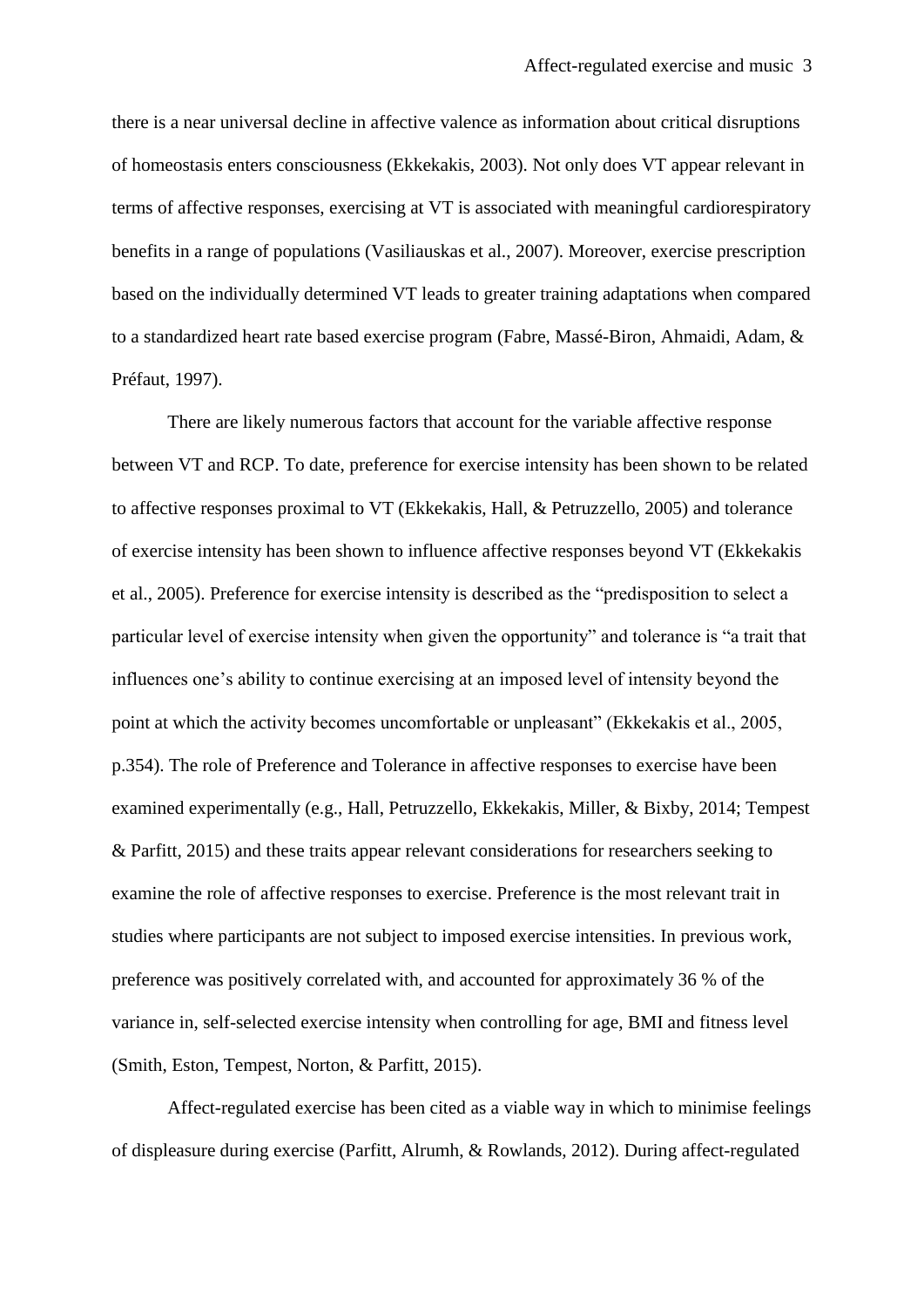exercise, the role of preference for a particular intensity will likely be a salient factor in determining the intensity that an individual will select. Affect-regulated exercise offers an easily implementable way for individuals to regulate their exercise intensity while ensuring a pleasant experience. Preliminary evidence has demonstrated that exercising at an intensity that feels 'good' leads to a meaningful intensity for cardiovascular benefits and is a strategy that can be implemented by sedentary adults in ecologically valid settings (Hamlyn-Williams, Tempest, Coombs, & Parfitt, 2015) and by adolescents (Schneider & Schmalbach, 2015).

The use of affectively regulated exercise sessions represents a departure from traditional methods of regulating exercise intensity that often make use of 'rule of thumb' prescriptions (i.e., %HR max) to guide sessions (ACSM, 2014). The practical ease with which individuals can monitor and regulate exercise based on their core affect could confer benefits on a large scale without the need for additional equipment such as HR monitors and has the added benefit of ensuring a pleasant experience regardless of fitness.

In addition to affective responses during exercise, the role of *recalled affect* or *remembered pleasure* (how pleasant or unpleasant an event is remembered) is being examined as a relevant factor in determining future exercise behavior. Remembered pleasure plays a central role in the determination of future behavior; indeed it is posited that "the memory of an affect-laden experience determines future behavior with respect to that experience, not the experience itself" (Rozin, 2002, p. 847). Thus, novel strategies to positively improve the remembered pleasure of exercise sessions are being explored. Zenko, Ekkekakis, and Ariely (2016) demonstrated that an exercise session beginning with high intensity exercise and ramping down to low intensity exercise led to greater remembered pleasure than a session that ramped from low to high intensity. The innovative approach by Zenko et al. (2016) offered an insight into the possibility that affective associations can be influenced by the way in which exercise is administered. Additional strategies on how to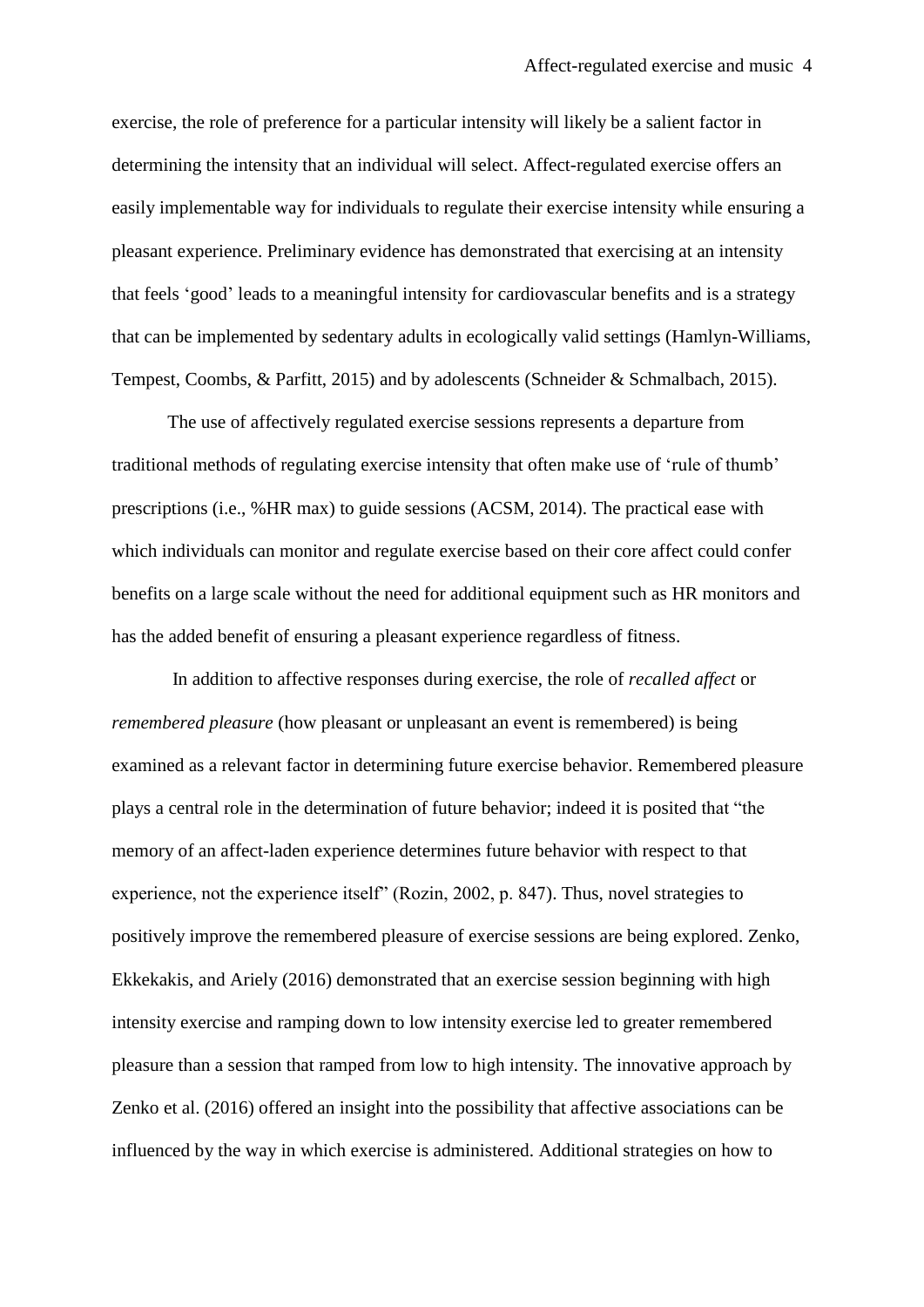influence the remembered pleasure of an exercise session would be beneficial for the exerciser and practitioner alike.

The application of music before, during, and after exercise has been subject to much empirical research. Evidence has emerged to support the use of music as a psychological (Karageorghis & Jones, 2014) and ergogenic (Waterhouse, Hudson, & Edwards, 2010) aid to exercise. Music has been shown to have beneficial effects on performance across a number of exercise tasks and intensities (e.g., rowing [Rendi, Szabo, & Szabó, 2008]; cycling [Hutchinson et al. 2011]; running [Ramji, Aasa, Paulin, & Madison, 2015]; circuit training [Karageorghis et al. 2010]). Furthermore, music can strongly influence affective state. Pleasurable music engages the brain's mesolimbic reward system (Zatorre & Salimpoor, 2013), and can thereby enhance the affective experience of exercise (Karageorghis, Ekkekakis, Bird, & Bigliassi, 2017).

The predominant focus of music and exercise research to date has been on whether music can be of benefit during prescribed exercise (i.e., exercising at a set workload), whereas the role of music in benefitting affect-regulated exercise is not as well understood. In addition, the majority of previous studies examining the effects of music on physical and psychophysical measures have used a predetermined selection of music in an attempt to find fundamental characteristics that elicit positive responses (Biagini et al., 2012). However, personal preference plays an important role in maximizing the impact of music on exercise experience (Clark, Baker & Taylor, 2016), therefore familiar self-selected music with personally emotive qualities is purported to yield the most beneficial effects (Karageorghis & Priest, 2012).

# **Aims and Hypotheses**

The aims of this study were (1) to examine the intensity of exercise that active individuals would choose to work at when asked to exercise at an intensity that felt 'good',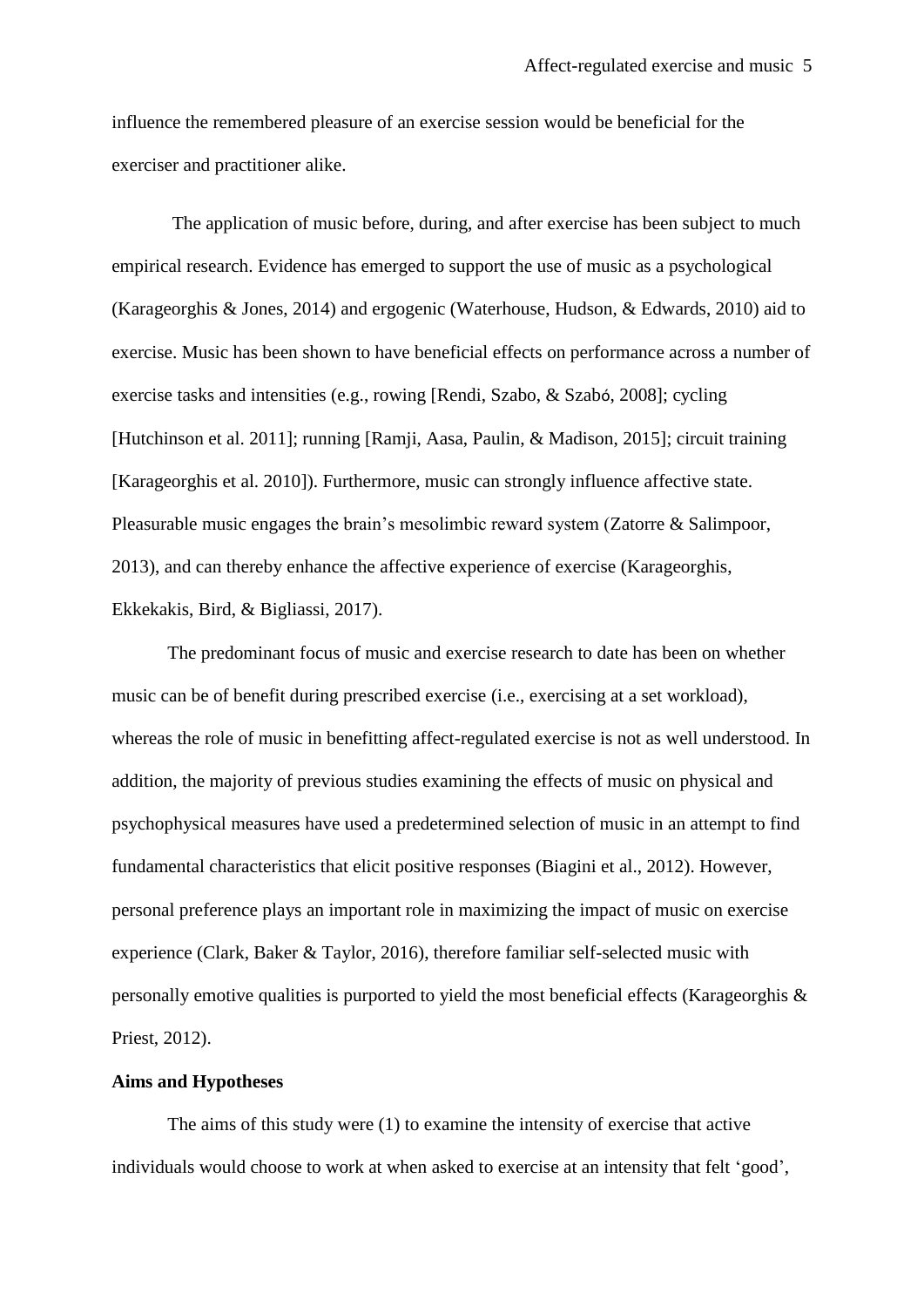and (2) to explore whether listening to music would influence affect-regulated exercise intensity while still maintaining a 'good' feeling. Finally, (3) remembered pleasure was examined to further understand the role that music can play in influencing the recalled affective experience of exercise.

We tested three hypotheses:  $(H<sub>1</sub>)$  when instructed to exercise at an intensity corresponding to a 'good' feeling, participants would select an intensity of exercise that is proximal to intensities associated with meaningful cardiorespiratory benefits (i.e., VT); (*H2*) when controlling for preference of exercise intensity, participants' exercise intensity would be higher in the music condition than in the no-music condition;  $(H_3)$  participants' remembered pleasure would be greater (i.e. more positive) in the music condition than in the no-music condition. As a manipulation check, participants' affective responses during the conditions were assessed.

## **Method**

#### **Participants**

Based on an expected large effect (Cohen's  $d = 0.8$ ) for differences in intensity between conditions (e.g. Almeida et al., 2015), an alpha level of 0.05, and power at 0.8, a power analysis indicated that 15 participants would be required. Following institutional ethical approval, a convenience sample of seventeen male  $(n = 9)$  and female  $(n = 8)$ volunteers (mean  $\pm$  SD; age 28.1  $\pm$  9.9 years) were recruited for participation in the study. To be eligible, participants had to be between 18 and 50 years of age, and habitually active (per ACSM guidelines) with no known or symptoms of cardiovascular, metabolic or renal disease (Riebe et al., 2015). Participants were recruited through poster advertisement on a College campus. All participants read and signed an informed consent form prior to participation. Descriptive data for participants are displayed in Table 1.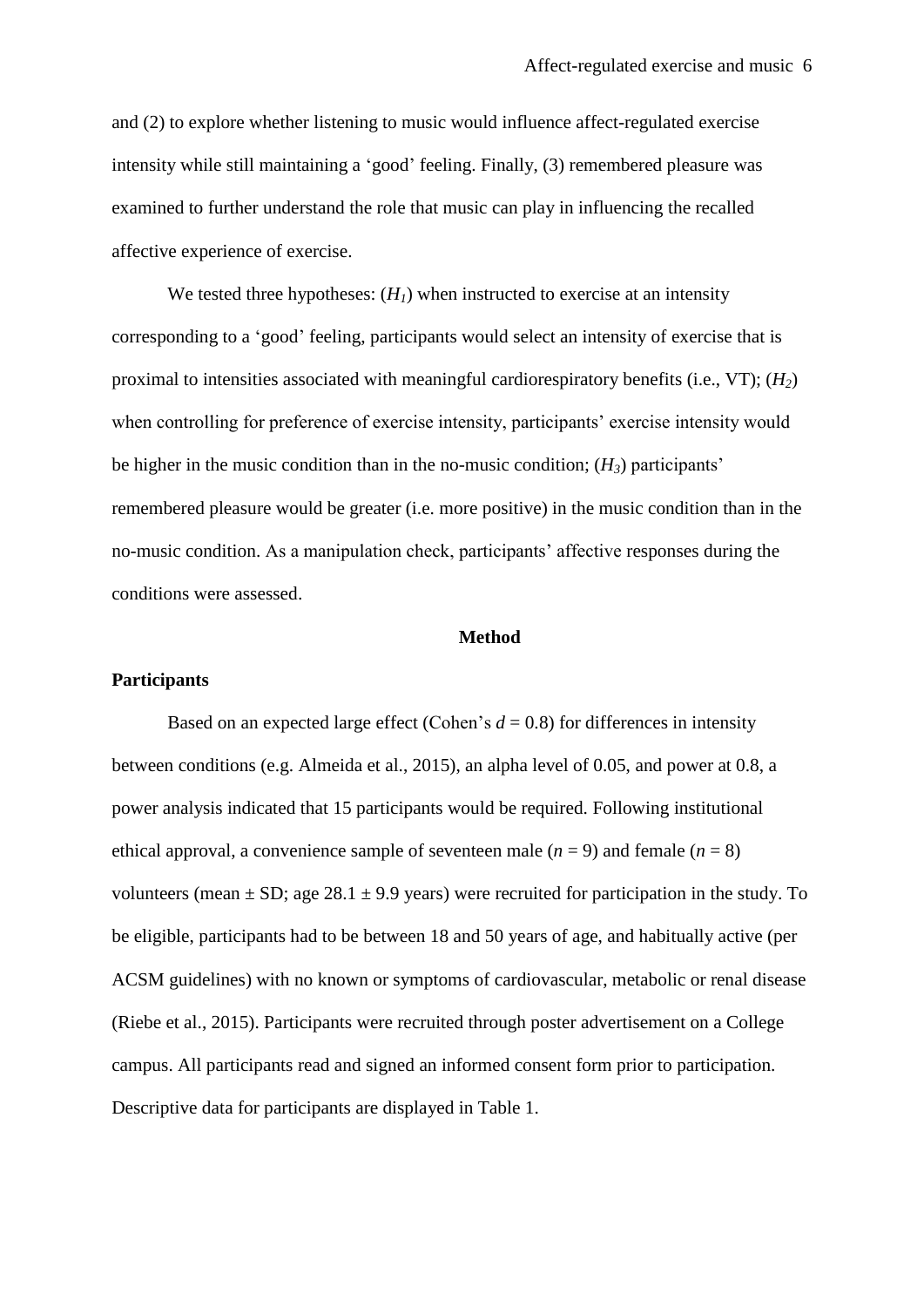#### **Measurement Instruments**

Each participant's body mass (kg) and height (cm) were determined using a physician's scale (Detecto 437). A heart rate monitor (Polar E600, Kempele, Finland) was used to measure heart rate (HR) via telemetry. Oxygen uptake  $(VO<sub>2</sub>)$ , carbon dioxide production  $(VCO<sub>2</sub>)$ , and minute ventilation  $(VE)$  were assessed with a metabolic cart (SensorMedics 2900) which was calibrated with known gases before each use.

Affective valence was assessed from the perspective of the circumplex model of affect (Russell, 1980) in which the valence dimension represents "pleasantness" and can be assessed along a continuum from pleasure to displeasure. The Feeling Scale (FS; Hardy & Rejeski, 1989) was used to assess in-task affective valence. The FS is a single-item scale that utilizes the stem "How do you currently feel?" with possible responses ranging from -5 (*very bad*) to +5 (*very good*). Hardy and Rejeski established the validity of the FS through a series of small-scale studies. Drawing on the results of a discriminant function analysis, the researchers concluded that the good/bad dimension of the FS was representative of a core affective expression. Specifically, using the discriminant function equation, items from the revised Multiple Affective Adjective Check List (Zuckerman & Lubin, 1985) were classified as associated with either a "good" or "bad" feeling during exercise with an overall success rate of 95.52%. According to Hardy and Rejeski, these data also provide face and content validity for the FS (i.e. the good/bad bipolarization of affect during exercise appears to be assessing the core affective domain of pleasure/displeasure). Single-item scales are not subject to traditional reliability assessments, such as item analysis and assessments of internal consistency. Moreover test-retest estimates of reliability are inappropriate for any scale that measures a state that can fluctuate quickly (Russell, Weiss & Mendelsohn, 1989). As a solution to this, Russell et al. recommend obtaining ratings of the same stimuli on other measures that purport to measure the same construct "because reliability sets an upper bound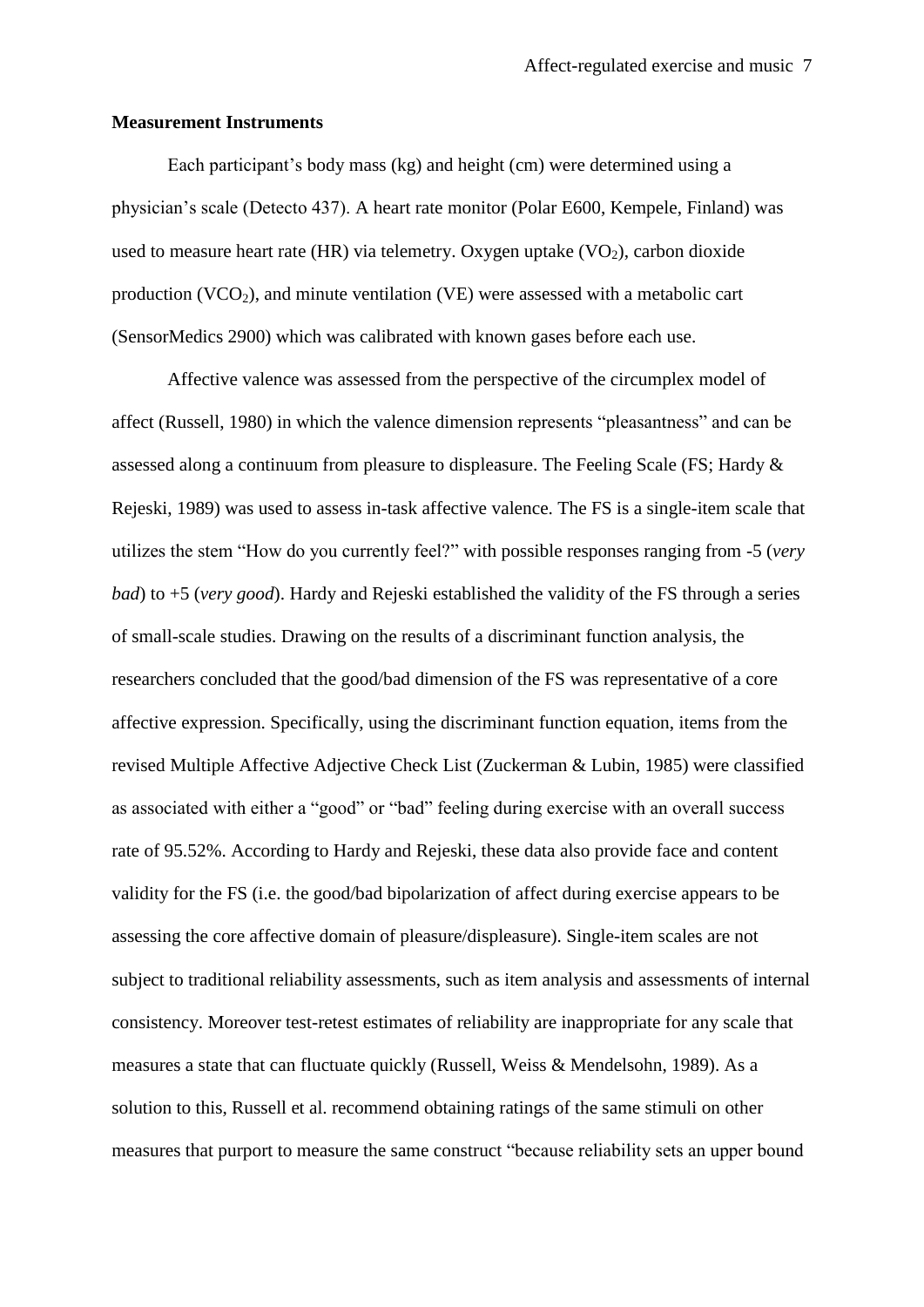on validity, we can conversely say that an index of convergent validity estimates a lower bound of reliability" (p. 495). The FS has been shown to correlate with other valance measures, such as the positive well-being  $(r = .61)$  and psychological distress  $(r = .69)$  subscales of the Subjective Exercise Experiences Scale (McAuley & Courneya, 1994) and the valence scales of both the Self-Assessment Manikin (Lang, 1980) (*r* = .51—.88; Van Landuyt, Ekkekakis, Hall & Petruzzello, 2000), and the Affect Grid (Russell et al., 1989) (*r* = .41—.59; Van Landuyt et al., 2000).

Following exercise, remembered pleasure was assessed using a visual analog scale (VAS). The employment of a different measurement format to that of the FS served to minimize common-method variance (Zenko et al., 2016). Respondents were administered the question, "How did the exercise session make you feel?", and provided a rating by placing a pencil mark on a horizontally positioned 200-mm line anchored by the descriptors "*very unpleasant*" (-100) to "*very pleasant*" (+100). Remembered pleasure was scored in 1-point intervals by measurement in mm of the distance from the left end of the VAS to the pencil mark, providing a range of scores from -100 to 100. The two verbal descriptors were visible to participants, but the numbers were not. To avoid clustering of scores around a preferred numeric value, numbers or verbal descriptors at intermediate points are not recommended with the use of a VAS (Scott & Huskisson, 1976). The reproducibility and validity of VAS scores has been well studied in other research domains, particularly pain research, where VAS is used as `the gold standard' (Yarnitsky, Sprecher, Zaslansky, & Hemli, 1996). The use of a VAS for the assessment of both the intensity and unpleasantness (affective magnitude) of pain has resulted in excellent test-retest reliability coefficients for experimentally induced pain (*r* = .97) and positive correlations with physician's ratings of the patients improvement for clinical pain (*r* = .70; Price, McGrath, Rafii, & Buckingham, 1983). Monk (1989) has demonstrated the validity of the VAS in the measurement of core affect, reporting negative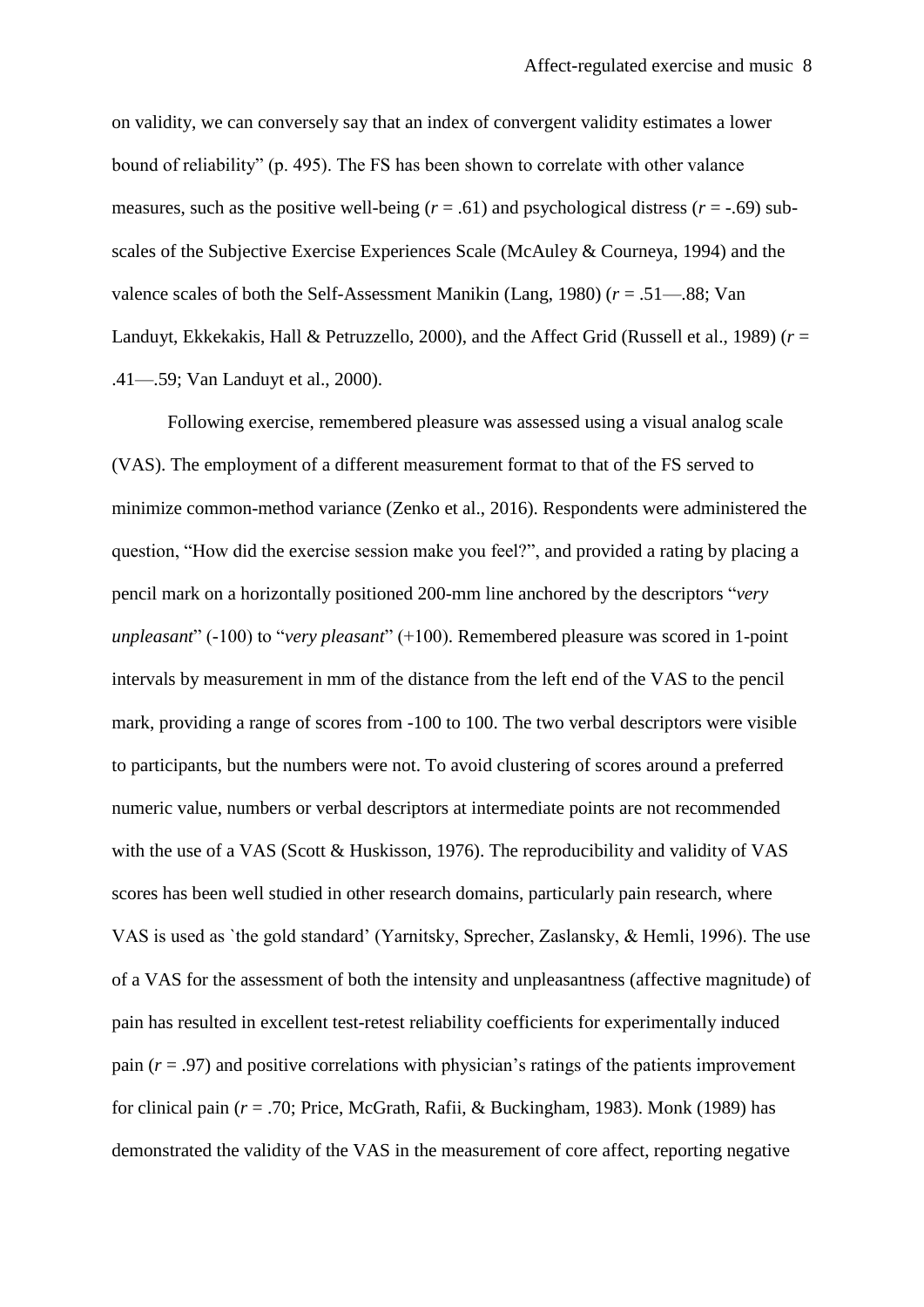correlations between global affect and number of days of voluntary seclusion (rho = -.89 to - .97). Lingjærde & Føreland reported high test-retest reliability (*r* = 0.96) for two consecutive affect ratings between which the respondent stated that there had been no change.

To account for individual differences in preferred exercise intensity, participants completed the Preference for and Tolerance of the Intensity of Exercise Questionnaire (PRETIE-Q; Ekkekakis, Hall, & Petruzzello, 2005). The PRETIE-Q comprises 16 items (8 items for Preference and 8 items for Tolerance) with a response scale ranging from 1 ("*I totally disagree*") to 5 ("*I totally agree*"). Only scores from the Preference subscale were used in the present study, owing to the relevance of this subscale during self-paced exercise. The eight-item preference scale contains four items that tap preference for high intensity (e.g., ''I would rather have a short, intense workout than a long, low intensity workout'') and four that tap preference for low intensity and are reverse-scored (e.g., ''When I exercise, I usually prefer a slow, steady pace''; Ekkekakis et al., 2005).

Concurrent validity of the PRETIE-Q has been established via significant associations with other trait measures of arousability and sensory modulation. For example, Ekkekakis et al. (2005) report the PRETIE-Q preference subscale is positively correlated ( $r = .31$ ,  $p < .001$ ) with the Revised Reducer-Augmenter Scale (Clapper, 1990). In assessing construct validity, Preference is significantly related to self-reported frequency of strenuous exercise ( $r = 0.30$ ,  $p$ ) < .001), but not moderate or mild exercise (Ekkekakis, Thome, Hall, & Petruzzello 2008). Moreover, preference scale score can account for 18–19% of the variance in self-selected exercise intensity, beyond that accounted for by age, body mass index, and cardiorespiratory fitness (Ekkekakis, Lind, & Joens-Matre, 2006). Consistent with the conceptualization of preference as a trait, test-retest reliability estimates for the Preference subscale are high (0.67- 0.80; Hall et al., 2014). Internal consistency (Cronbach's alpha) of the scale for the present sample was 0.73.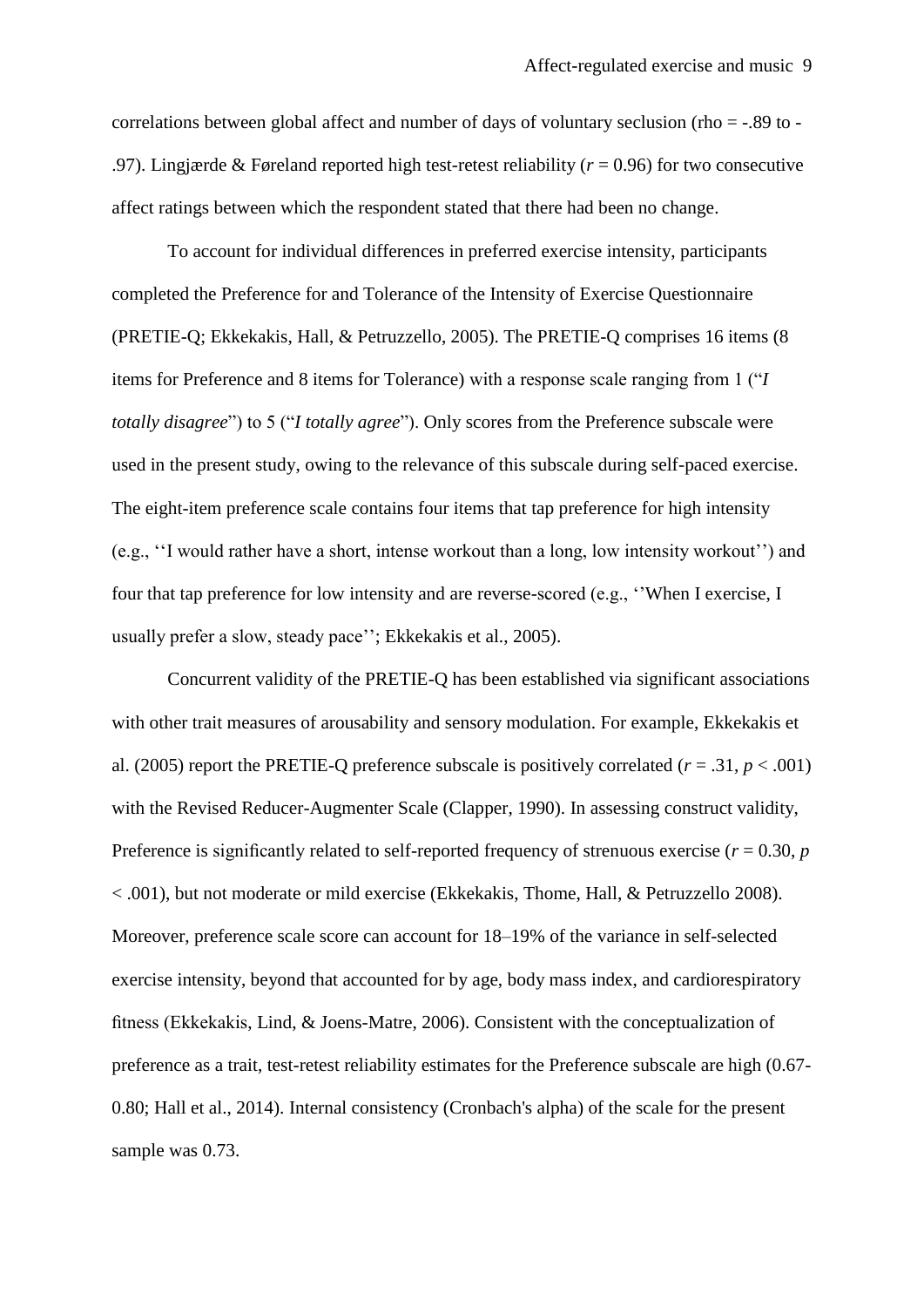# **Procedure**

**Session 1: Graded exercise test (GXT).** The purpose of the first session was to (a) collect anthropometric and PRETIE-Q data; (b) determine peak aerobic capacity and ventilatory threshold (VT); and (c) familiarize participants with the self-report measures. Upon arrival at the laboratory, participants verbally confirmed no caffeine within 6 h of testing, no vigorous exercise within 24 h of testing, and a normal prior night's sleep (within 1 h of typical sleep duration). Participants' height and weight were measured while lightly clothed and without shoes. Each participant was then fitted with a HR monitor and fitted with a facemask equipped with a low-resistance one-way valve for the collection of expired gases. Prior to testing, 2 min of resting data were collected while the participant was standing on the treadmill (Precor, TRM 833) to ensure the proper functioning of the metabolic system. The GXT consisted of a ramped Bruce protocol (Will & Walter, 1999) to the point of volitional fatigue. The highest level of oxygen uptake averaged over 20 s was designated as  $VO<sub>2</sub>$  peak. The VT was later determined by consensus of three judges who worked independently, analyzing the gas exchange data offline with the aid of a software program (WinBreak 3.7, Epistemic Mindworks, Ames, IA). The VT was determined as the intensity at which breakpoints were identified (both by computerized algorithms and by visual inspection) for at least two of the following three relationships: (i)  $CO_2$  production over  $O_2$  utilization, (ii) ventilatory equivalent for  $O_2$  over  $O_2$  utilization, and (iii) excess  $CO_2$ .

**Sessions 2 and 3: Experimental Testing.** There were two experimental conditions (music and no-music) and these were completed 48 hrs apart, in a randomized order. For each testing session participants completed a brief dynamic warm up, followed by a 20 min affectregulated exercise bout on a motorized treadmill. Participants were specifically instructed to select an exercise intensity that felt '*good*' (i.e. corresponding to the FS value of +3) during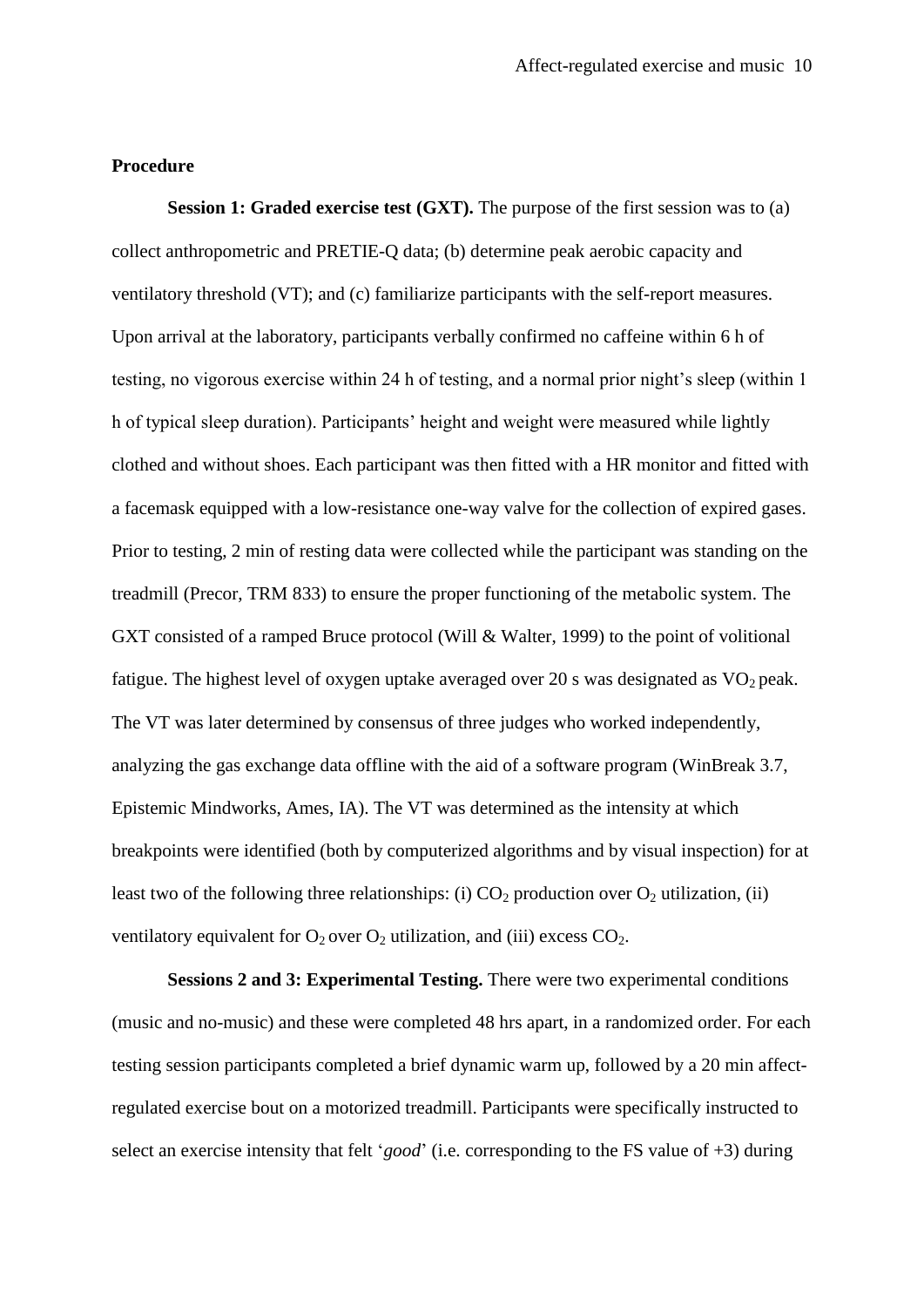the session and to change the speed and/or gradient of the treadmill at any time to achieve this feeling state. This is similar to previous approaches used for affective regulation of exercise intensity (e.g. Parfitt et al., 2012).

Prior to the music condition, each subject was asked to compile a playlist of selfselected music that they would like to listen to during treadmill exercise. Participants listened to music on their own electronic devices and using their own headphones (in order to maximize participant comfort level). Headphones were not used during the no-music condition in order to maintain external validity (c.f. Bird, Hall, Arnold, Karageorghis, & Hussein, 2016). During each testing session, affective valence was measured immediately prior to the mid-point and end-point (i.e. 15s before min-10 and min-20) of the exercise bout. HR was monitored continually, and recorded at intervals corresponding to affective valence measurement (i.e. 15s before min-10 and min-20). Once the 20 min exercise session was over, participants warmed down for 2 min, and then rested in a seated position for 5 min before responding to the VAS scale.

## **Data Analysis**

To assess affect-regulated intensity relative to VT *(H1*) a paired-samples *t*-test was applied to examine differences between HR recorded at VT during the GXT and an average of the HR recorded at min-10 and min-20 across both experimental conditions. To determine the effects of the experimental conditions, while accounting for preference of exercise intensity, on affect-regulated intensity  $(H_2)$ , a 2 (condition) x 2 (time) analysis of covariance (ANCOVA) was used, with Preference as covariate and heart rate difference to VT (at min-10 and min-20) as the dependent variable. A paired-samples *t*-test was applied to compare Remembered Pleasure between conditions (*H3*). The manipulation check for in-task affective responses comprised a 2 (condition) x 2 (time) ANOVA of FS scores at 10 min and 20 min. All effect sizes are reported as Cohen's *d.*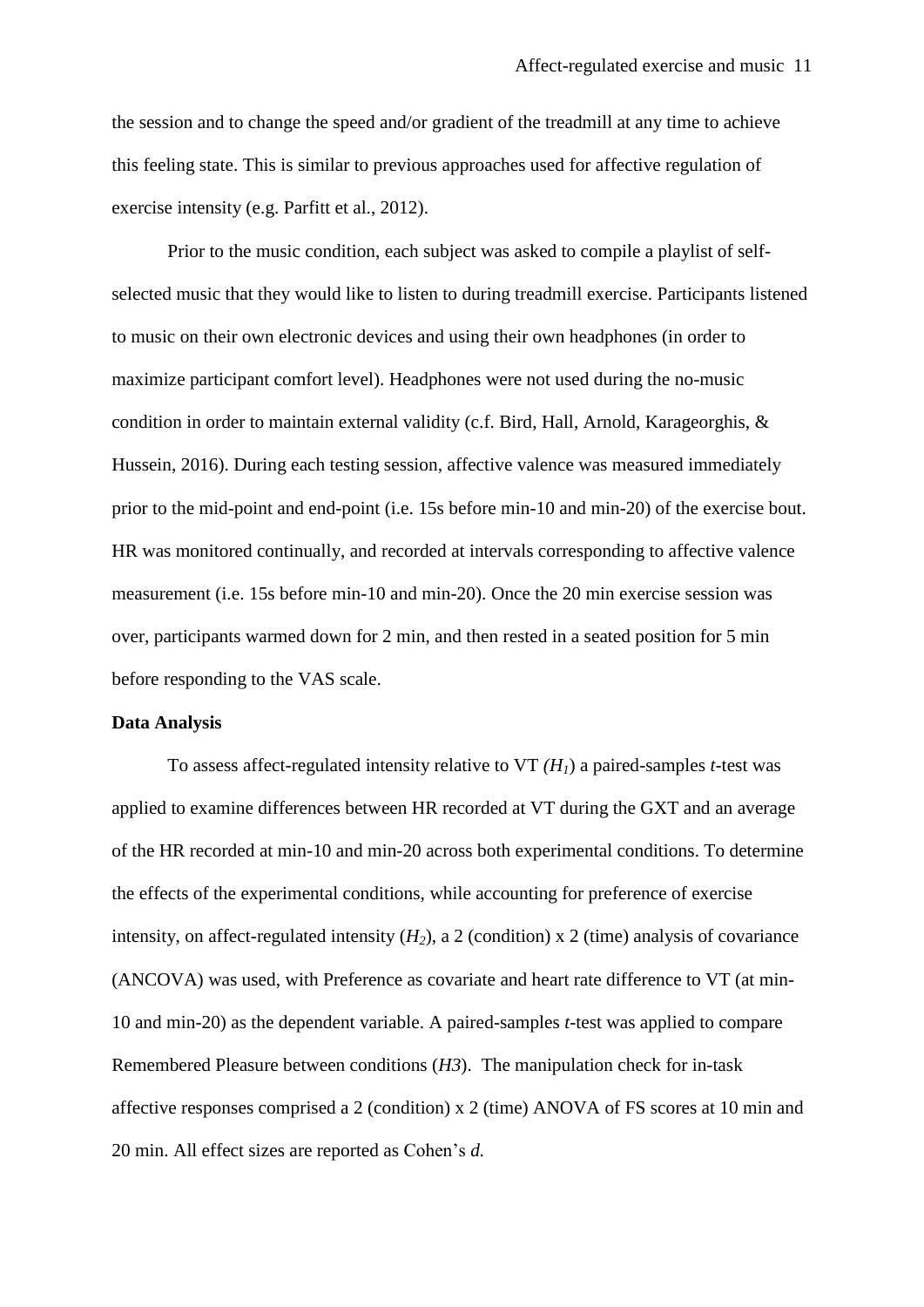#### **Results**

Data screening revealed no univariate  $(z \pm 3.29)$  or multivariate outliers ( $p < .001$ ). Tests of normality revealed four violations ( $z > \pm 1.96$ ). The violations were not considered sufficiently extreme (i.e., all  $z < \pm 3.29$ ) to warrant transformation and the inferential statistics were sufficiently robust to withstand such minor deviations from normality.

### **Ad Hoc Analysis**

A partial correlation analysis controlling for age, BMI and  $VO<sub>2</sub>$  peak (c.f. Smith et al., 2015) was conducted to establish relationships between preference for exercise intensity and affect-regulated intensity in each experimental condition. The analysis revealed a significant positive relationship between Preference and HR (mean across time points) in the music condition ( $r = .643$ ,  $p = .013$ ), and a positive, but non-significant correlation in the no-music condition ( $r = .405$ ,  $p = .150$ ). This amounted to an additional 33.6% of the variance in HR in the music condition and 14.5% of the variance in the no-music condition, on top of that accounted for by age, BMI and fitness (VO<sub>2</sub> peak). The results of the ad hoc analysis support our previously outlined conceptual decision to include Preference as a covariate, (i.e. to remove noise variance unrelated to the independent variable; Miller & Chapman, 2001).

# **Exercise Intensity**

The paired samples *t*-test indicated that participants' HR during the affect-regulated intensity conditions was significantly higher than HR at VT recorded during the GXT, *t* (16)  $=$  -3.792,  $p = .002$ , Cohen's  $d = .99$ . The mean value for HR at VT recorded during the GXT was 149.59 ±16.48 bpm, and the mean value for HR recorded at minutes 10 and 20 during the experimental conditions was  $163.5 \pm 11$  bpm.

The 2 (condition) x 2 (time) RM ANCOVA revealed no significant interaction effects, *F*(1, 15) = .378, *p* = .548, *d* = .35, or main effect for time, *F*(1, 15), = .639, p = .436, *d* = .41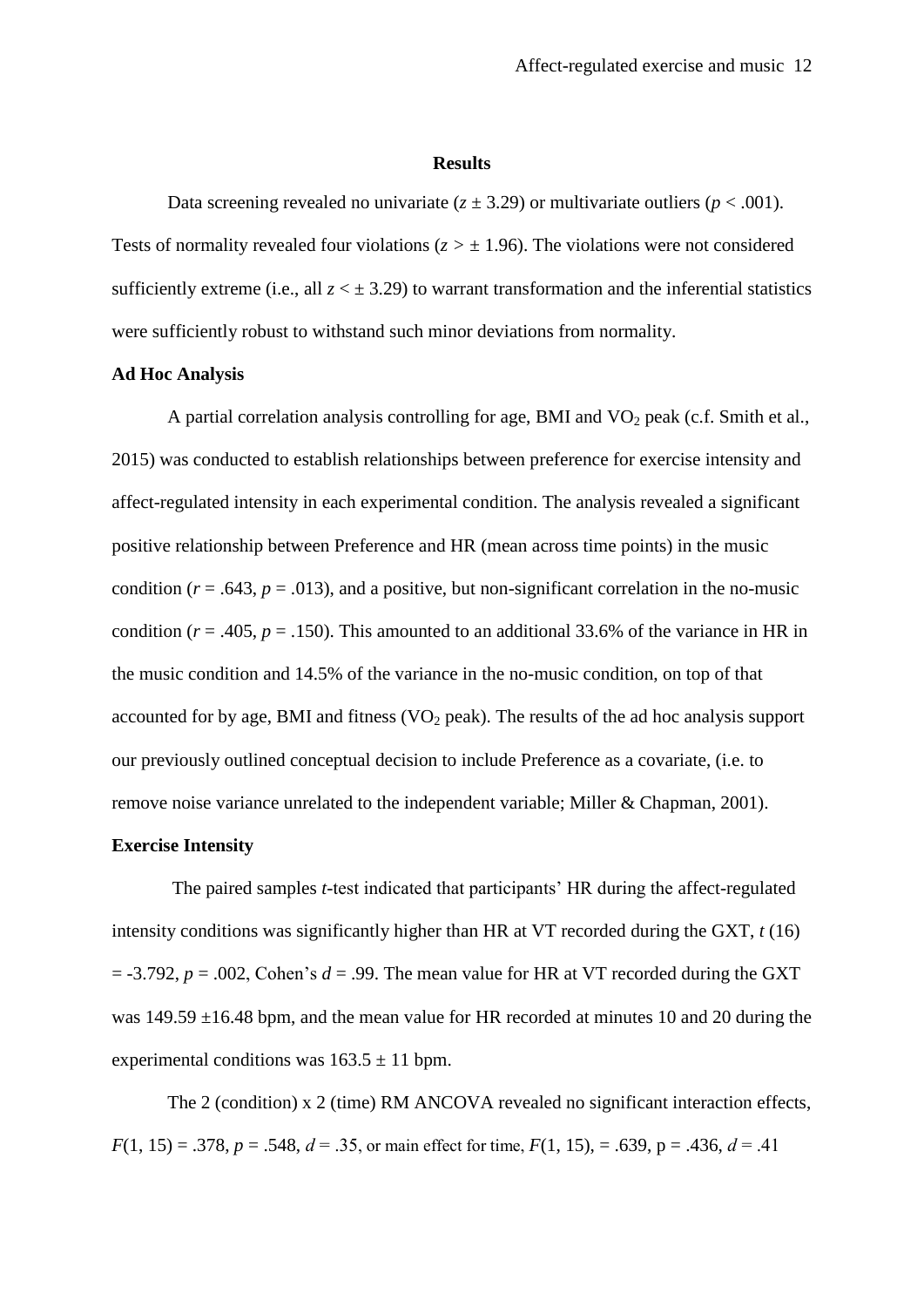The analysis identified a significant main effect for condition,  $F(1, 15) = 4.780$ ,  $p = .045$ ,  $d =$ 1.12, with follow-up pairwise comparisons indicating that heart rate was higher during the music condition compared to the no-music condition ( $p = .037$ ). Heart rate in the no-music condition was 12.1 bpm above HR at VT compared to 15.71 bpm during the music condition. Expressed as a percentage of each participants' HR max (achieved during the GXT) affectregulated HR was 87% max and 90% max for the no-music and music conditions respectively.

#### **Affective Responses**

**Remembered Pleasure.** There was a significant difference for Remembered Pleasure,  $t(16) = 4.181$ ,  $p = .001$ ,  $d = .72$  with higher scores reported for the music condition  $(M = 53.53 \pm 29.30)$  compared to the no-music condition  $(M = 32.35 \pm 29.53)$ .

**In-task Feeling Scale (manipulation check).** There were no condition x time interaction effects,  $F(1, 16) = .715$ ,  $p = .410$ ,  $d = 0.42$ , or main effects for time,  $F(1, 16) =$ .212,  $p = .615$ ,  $d = 0.23$ . There was a main effect for condition,  $F(1, 16) = 10.922$ ,  $p = .004$ , *d*  $= 1.65$ , with follow-up pairwise comparisons indicating that the music condition was rated as more pleasant ( $M = 3.38 \pm .67$ ) than the no-music condition ( $M = 2.79 \pm .81$ ).

### **Discussion**

The aims of this study were to examine the intensity of exercise that active individuals would choose to work at when asked to exercise at an intensity that felt 'good', and to explore whether listening to self-selected music would influence affect-regulated exercise intensity and/or the remembered pleasure of the exercise session.

# **Exercise Intensity**

In support of the first hypothesis, when instructed to select an exercise intensity that felt 'good' (i.e. corresponding to the FS value of +3), participants selected an exercise intensity that exceeded their VT. The mean exercise intensity across the two conditions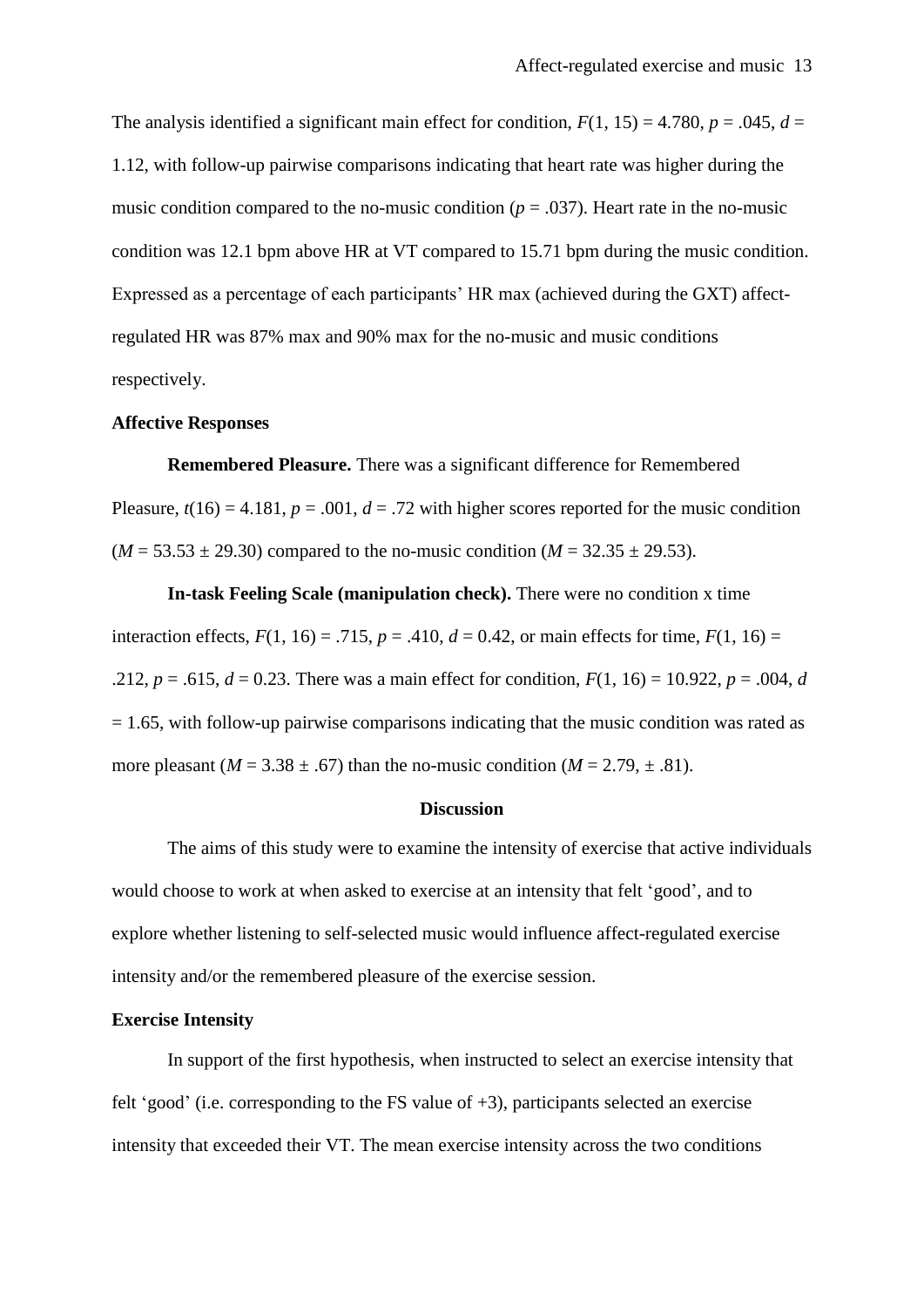equated to 10% above HR at VT, and 89% of HR max. This falls within the "vigorous" classification of relative exercise intensity for cardiorespiratory endurance (i.e. 77-95% HR max; Garber et al, 2011). This exercise intensity is higher than has been reported in previous investigations using affect-regulated exercise. In a study using directly comparable data points to the present study (i.e. min-10 and min-20 of a 20 min treadmill bout), Hamlyn-Williams et al. (2015) reported that sedentary women (mean age ~25 years) selected an average intensity equating to 5% above VT and 72 % predicted HR max at FS  $+3$ . A likely explanation for these differences is that individuals with previous exercise experience are more accustomed to the physiological sensations associated with exercise and may respond more favorably to vigorous exercise. However, current results also differ from those previously reported with active participants. In the only other located study to examine affectregulated exercise with active participants, Parfitt, Blisset, Rose and Eston (2011) measured the exercise intensity associated with affective responses of 'fairly good'  $(FS +1)$  and 'good'  $(FS + 3)$  in active females. When referenced relative to VT, the exercise intensity chosen by participants in the FS  $+3$  condition was 10 % below HR at VT, and 81 - 83% of HR max. Such differences in preferred exercise intensities likely reflect multiple sources of interindividual variability in response (see Ekkekakis, 2009). Participants recorded a mean score of  $28.29 \pm 4.92$  (see Table 1) on the Preference for exercise intensity subscale (PRETIE-Q; Ekkekakis et al. 2005). This represents a score in the ~70th percentile based on normative data provided by Ekkekakis et al. (2008) and is 4 points higher than the normative mean of  $24.22 \pm 6.47$ . The relatively high Preference score for the participants in the present study might account for a difference in the intensity selected compared to that of participants in the Parfitt et al. (2011) study.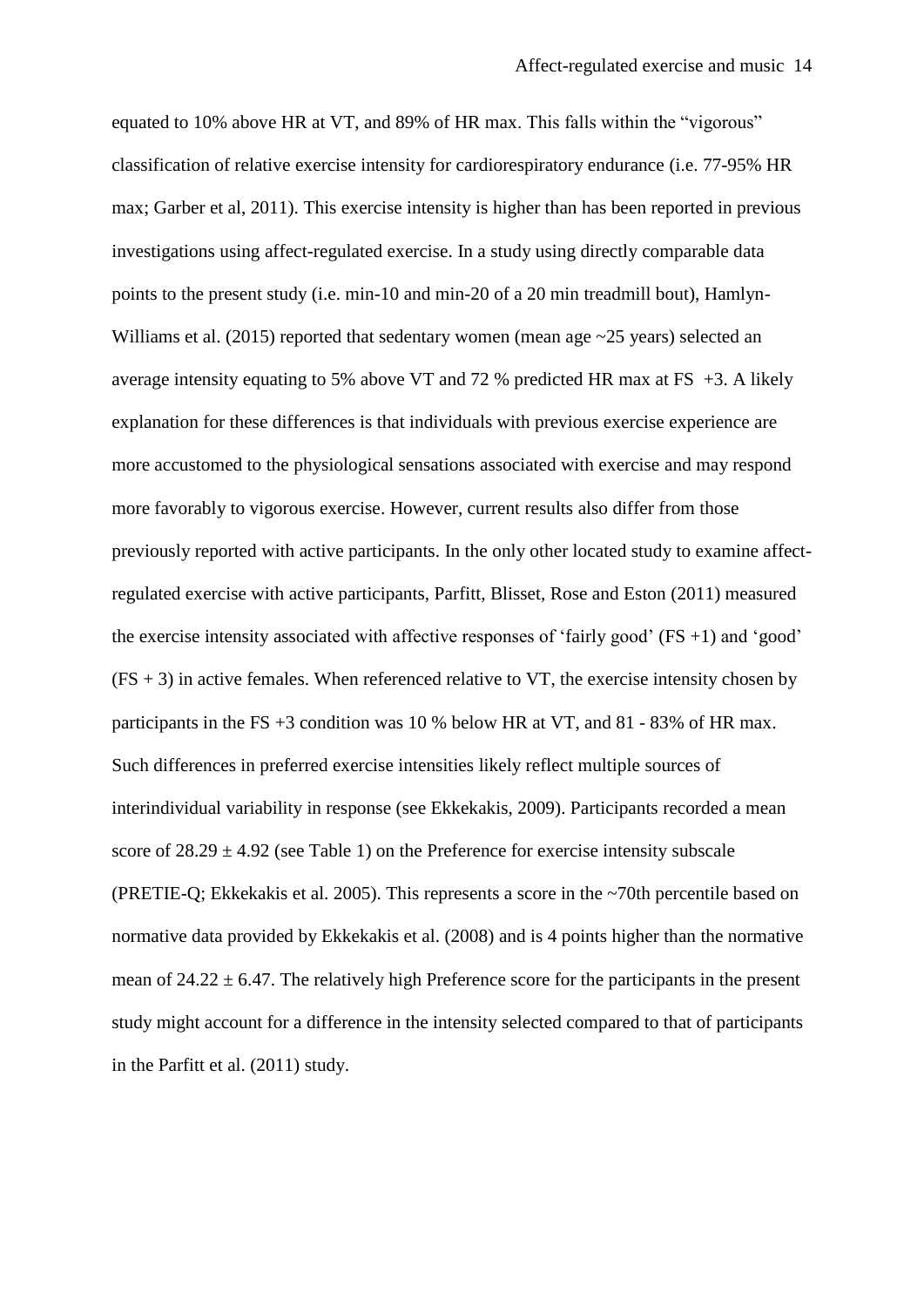The large amount of inter-individual variability in self-selected and affect-regulated exercise intensity underscores the "urgent need for a research agenda aimed at improving the current understanding of the factors underlying these differences" (Ekkekakis, 2009, p. 883). Nonetheless, it is clear is that when self-regulating their exercise to feel 'good', participants consistently select exercise intensities that surpass the minimum intensity for improving cardiorespiratory fitness (Swain & Franklin, 2002). The present findings are in agreement with those of Parfitt et al. (2011) who contend that exercisers can use affect to regulate exercise intensity at a level "that would confer fitness and health benefits if maintained" (p.104). These findings lend support to the call for self-paced exercise prescriptions based on feeling state rather than at a specific prescribed intensity (Williams, 2008). Yet there remains a clear need to assess the influence of affect-regulated exercise on long-term adherence to exercise training and health-related outcomes.

Regarding the influence of music on affect-regulated exercise intensity, the ANCOVA analysis showed that, when accounting for individual variations in exercise intensity preference, affect-regulated exercise intensity was significantly higher during the music condition compared to the no-music condition. Thus our second hypothesis was supported, and the associated effect size  $(d = 1.12)$  was large (Cohen, 1988). This finding is consistent with previous reports of the ergogenic effects of music on running performance (e.g. Bigliassi, León-Domínguez, Buzzachera, Barreto-Silva, & Altimari, 2015; Ramji et al., 2015). The results of the present study are novel in demonstrating that self-selected music enables runners to work harder when contrasted to a comparable condition where participants still maintain a 'good' feeling. There is a positive dose-response relationship between exercise intensity and health benefits (Garber et al., 2011). Therefore, strategies that result in an increase in exercise intensity while still maintaining a positive affective response (i.e., feeling good) will be beneficial for exercisers. From a hedonic theory perspective, exercising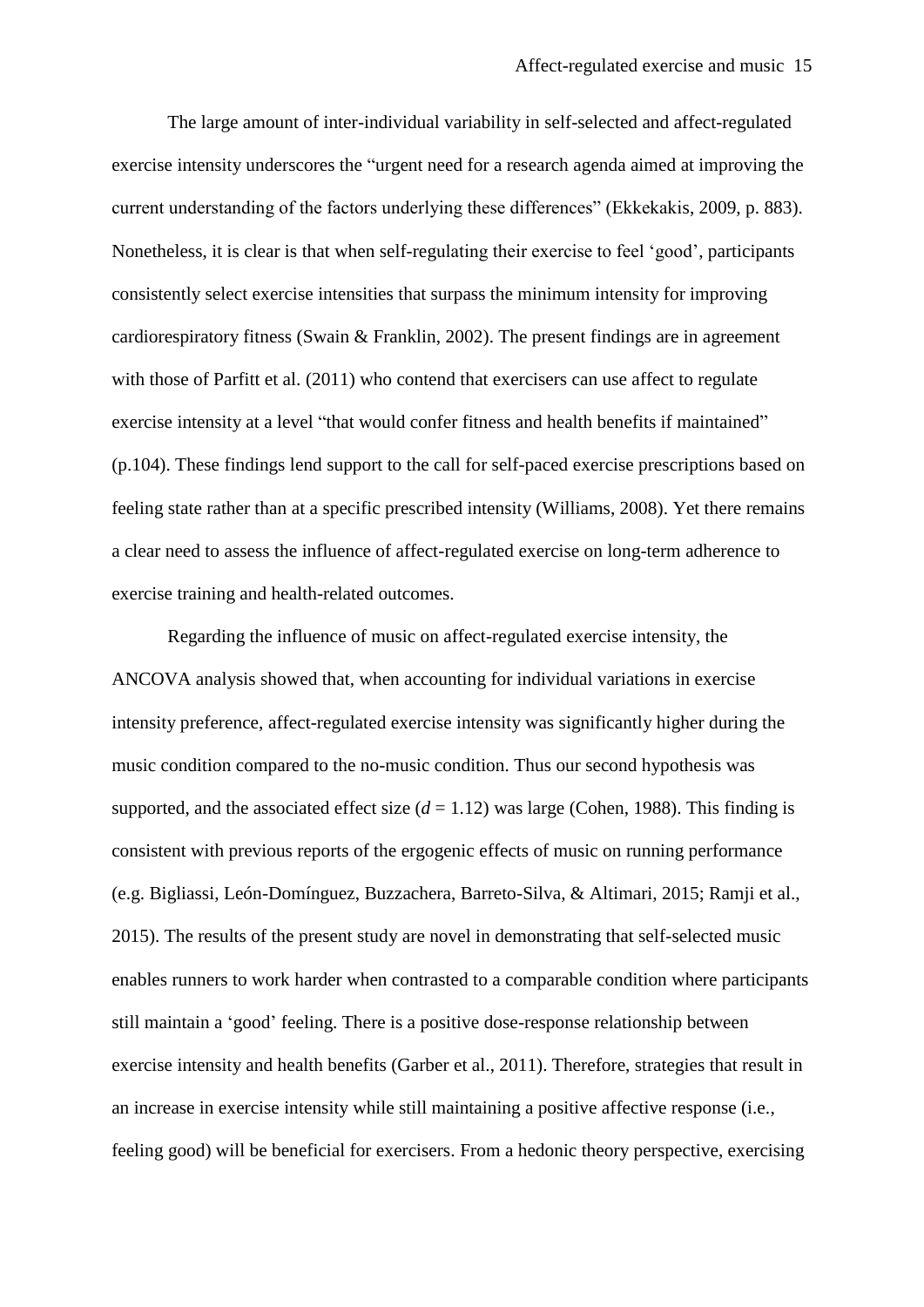at an intensity that feels 'good' should support decisions to repeat the behavior (Rhodes & Kates, 2015). Furthermore, this method of exercise–intensity regulation leads to greater feelings of autonomy or self-determination, which in turn enhance intrinsic motivation and affective responses to exercise (Vazou-Ekkekakis & Ekkekakis, 2009).

#### **Affective Reponses**

**Manipulation Check.** Participants were instructed to exercise at an intensity that felt 'good' (i.e. corresponding to a score of +3 on the Feeling Scale). An examination of mean FS scores indicate that participants were successful in doing so, (means scores for each condition round to 3 as the nearest integer), however a significant difference emerged between the music and no-music conditions wherein the music condition was rated as more pleasant  $(M =$ 3.38  $\pm$  .67) than the no-music condition (*M* = 2.79,  $\pm$  .81). It is postulated that participants were not prompted about their feeling state with sufficient regularity. It is plausible that participants became guided by other stimuli or sensations (e.g., music) rather than the instruction to exercise at an intensity that felt 'good'. Although a significant difference was found, participants were exercising at a pleasant intensity rather than unpleasant exercise intensity in both conditions. Therefore, the use of affect-regulated exercise still appears to ensure a positive exercise experience, which will likely lead to greater adherence. As a practical consequence, regular reminders of how exercisers 'should' be feeling (i.e., good) during affect-regulated exercise could be crucial as it is unusual for most people to exercise according to their feelings, and many may revert to a default running/exercising pattern.

**Remembered Pleasure.** At any point in time, the human experience can be partitioned into three temporal frames; the past, the present, and the future (Zimbardo & Boyd, 1999). These learned time perspectives "exert a dynamic influence over many important judgements, decisions, and actions" (p.1272). Until relatively recently, research attention in the domain of exercise-related affect has focused on the present experience of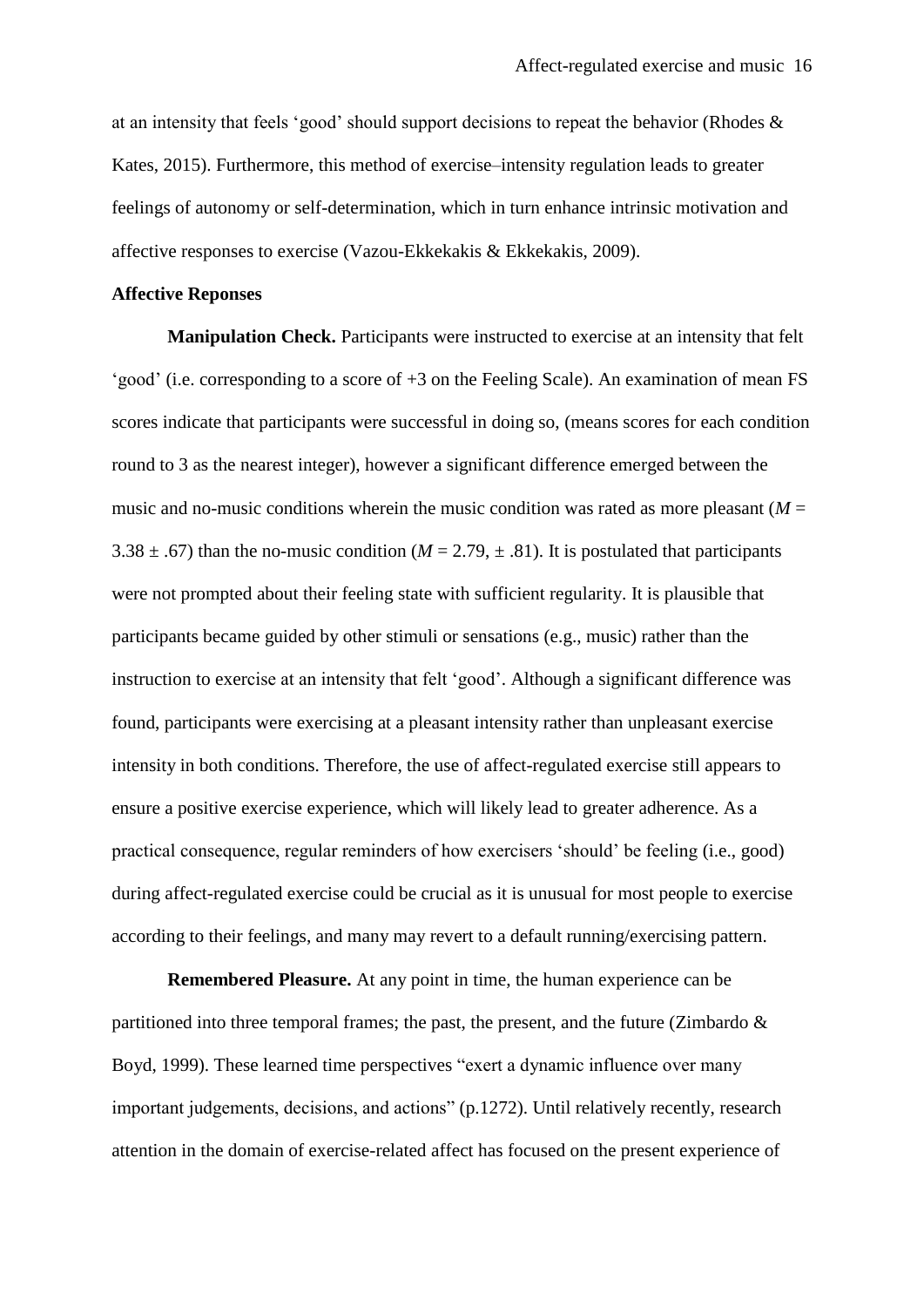affect. However, drawing from the work of prominent behavioral economists such as Ariely (1998), and Kahneman (2003), researchers have begun to examine the other temporal frames of remembered and anticipated pleasure (c.f. Zenko et al. 2016), which may play a role in decisions to engage or disengage from exercise. In the present study, we report a significant difference for Remembered Pleasure, wherein higher scores were reported for the music condition compared to the no-music condition  $(d = .72)$ . To the best of our knowledge, this is the first study to show that music can positively influence the domain of remembered pleasure in an exercise setting. This finding supports and builds upon previous reports of the association between music and enhanced affective states during exercise while extending them to a new temporal domain.

The mechanisms by which music imbues a positive effect on the exercise experience include alterations in attentional focus (distracting from sensations of fatigue and discomfort; Hutchinson & Karageorghis, 2013), and activation of the prefrontal cortex (Bigliassi et al., 2017), which is associated with enhanced motivational and affective states (Jones, Karageorghis & Ekkekakis, 2014). Shifting attention away from noxious afferent stimuli is a well-known central (non-pharmacological) intervention in the management of pain (termed '*audio-analgesia'*). Familiarity is a key factor in the influence of the cognitive and emotional mechanisms of audio-analgesia; listening to preferred music in particular provides an emotionally engaging distraction capable of reducing both the sensation of pain itself and the accompanying negative affective experience (Mitchell, MacDonald & Brodie, 2006). The present study made use of listener-selected rather than experimenter-selected music, which potentially maximized this effect.

# **Limitations and Future Directions**

The results of this study should be considered preliminary given that the current sample is small  $(N = 17)$  and relatively narrow in terms of age and fitness level. Moreover,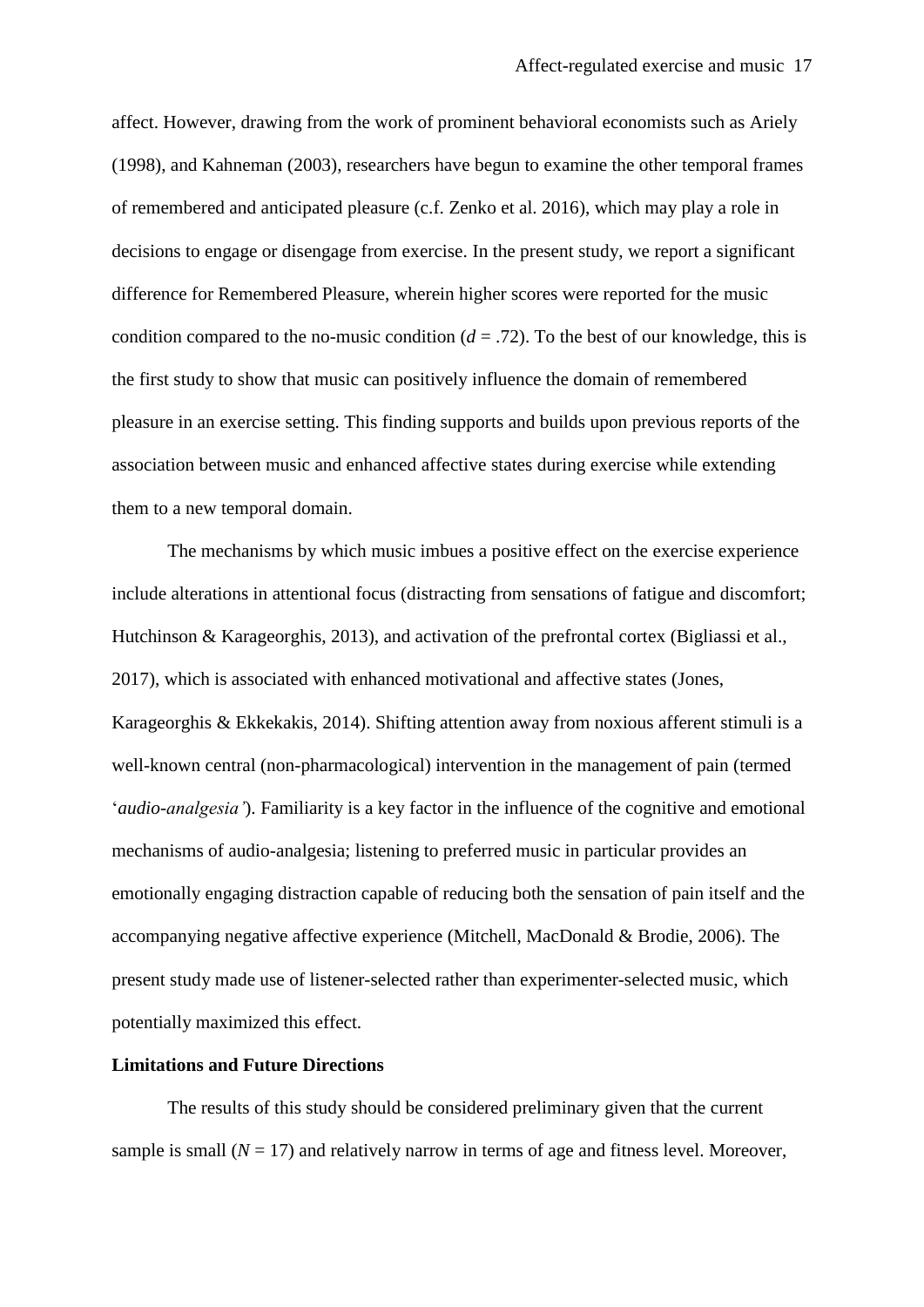participants constituted a convenience sample, which has the general limitation of sampling bias (individuals willing to participate in an exercise-based study are likely positively oriented toward exercise), which reduces the generalizability of the results. Nonetheless, our findings regarding affect-regulated exercise intensity were broadly in-line with those previously reported in both sedentary and active populations. Still, one should not assume that the present results generalize beyond a normal weight, habitually active population. More research is needed to determine whether our current findings can be replicated; it would be particularly useful to attempt to do so among participants with lower cardiorespiratory fitness or those with hypokinetic diseases such as type-2 diabetes or cardiovascular disease.

There are additional limitations to this study, which future investigations should address. First, remembered pleasure was assessed 5-min post-exercise. While this is consistent with other research where global affect evaluations were made immediately or shortly after the experience (e.g. Fredrickson & Kahnman, 1993; Rode, Rozin, & Durlach, 2007) it would be desirable to explore a wider range of durations to better understand how people retrospectively evaluate past exercise experiences*.* Multiple time point assessments would capture both stable levels of and/or dynamic changes in remembered pleasure. Measurements that span the period where an individual is likely to make a decision to reengage (or not) in exercise would be of particular interest. Second, it is possible that the use of a treadmill task may have limited our findings. Treadmill running is not fluid in terms of intensity changes — such changes need to be made explicitly using the console controls. We recommend the use of a running track or a stationary cycle in future research to allow for better assessment of dynamic changes in affect-regulated exercise intensity.

Additional recommendations for future research are to consider perceived autonomy as a possible mediator of the effects of both affect-regulated exercise and self-selected music. Autonomy is a strong determinant of exercise behavior and the efficacy of affect-regulated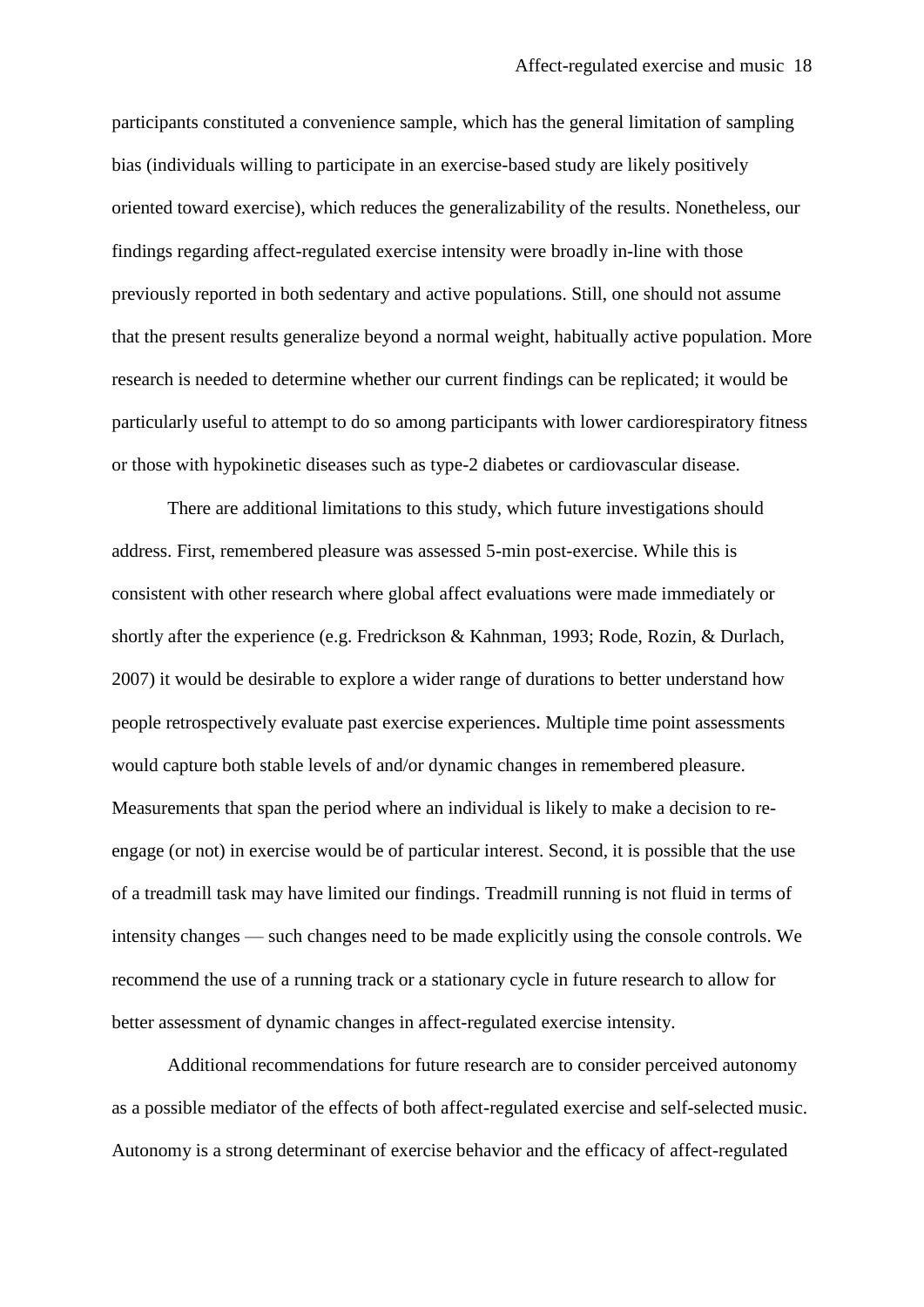exercise (rather than prescribed exercise) might be a consequence of an increased sense of autonomy. It might also be of interest to explore discontinuous exercise protocols such as high-intensity interval training (HIIT). The affective responses to HIIT have received recent research attention (e.g. Jung, Bourne & Little, 2014) and been the topic of healthy debate in the literature (Biddle & Batterham, 2015). Exploratory work could be conducted to understand what an affectively regulated HIIT protocol might look like, and whether such a protocol can confer similar positive health outcomes compared to more recognised protocols. **Summary**

The results of this study support previous indications that, when instructed to regulate exercise intensity based on affective perceptions, participants select a level of exercise intensity that is associated with meaningful cardiorespiratory benefits. The results also provide the first evidence that affect-regulated exercise intensity can be influenced through the use of self-selected music. Moreover, that higher intensity exercise accompanied by selfselected music is recalled as a more pleasant experience, which has positive implications for adherence. Further studies are needed in order to confirm these findings.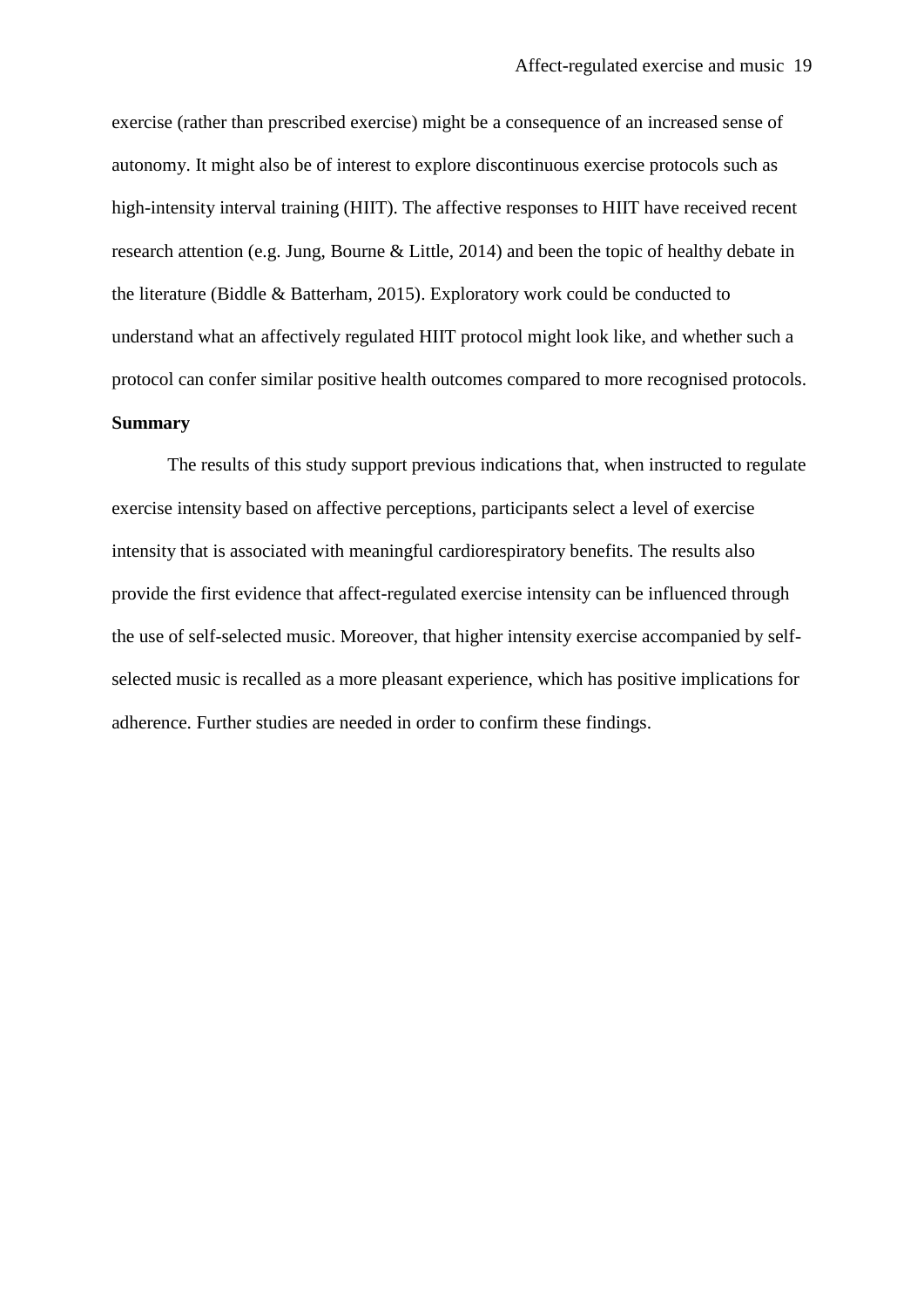#### **References**

- Almeida, F. A. M., Nunes, R. F. H., dos Santos Ferreira, S., Krinski, K., Elsangedy, H. M., Buzzachera, C. F., ... & da Silva, S. G. (2015). Effects of musical tempo on physiological, affective, and perceptual variables and performance of self-selected walking pace. *Journal of Physical Therapy Science*, *27*, 1709-1712.
- American College of Sports Medicine. (2014). *ACSM's guidelines for exercise testing and prescription (9th Ed.)*. Lippincott Williams & Wilkins.
- Ariely, D. (1998). Combining experiences over time: The effects of duration, intensity changes and on-line measurements on retrospective pain evaluations. *Journal of Behavioral Decision Making, 11,* 19–45.
- Beaver, W. L., Wasserman, K., & Whipp, B. J. (1986). A new method for detecting anaerobic threshold by gas exchange. *Journal of Applied Physiology*, *60*, 2020-2027.
- Biagini, M. S., Brown, L. E., Coburn, J. W., Judelson, D. A., Statler, T. A., Bottaro, M., ... & Longo, N. A. (2012). Effects of self-selected music on strength, explosiveness, and mood. *The Journal of Strength & Conditioning Research*, *26*(7), 1934-1938.
- Biddle, S. J., & Batterham, A. M. (2015). High-intensity interval exercise training for public health: A big HIT or shall we HIT it on the head?. *International Journal of Behavioral Nutrition and Physical Activity*, *12*, 95.
- Bigliassi, M., Karageorghis, C. I., Wright, M. J., Orgs, G., & Nowicky, A. V. (2017). Effects of auditory stimuli on electrical activity in the brain during cycle ergometry. *Physiology & Behavior*, *177*, 135-147.
- Bigliassi, M., León-Domínguez, U., Buzzachera, C. F., Barreto-Silva, V., & Altimari, L. R. (2015). How does music aid 5 km of running?. *The Journal of Strength & Conditioning Research*, *29*, 305-314.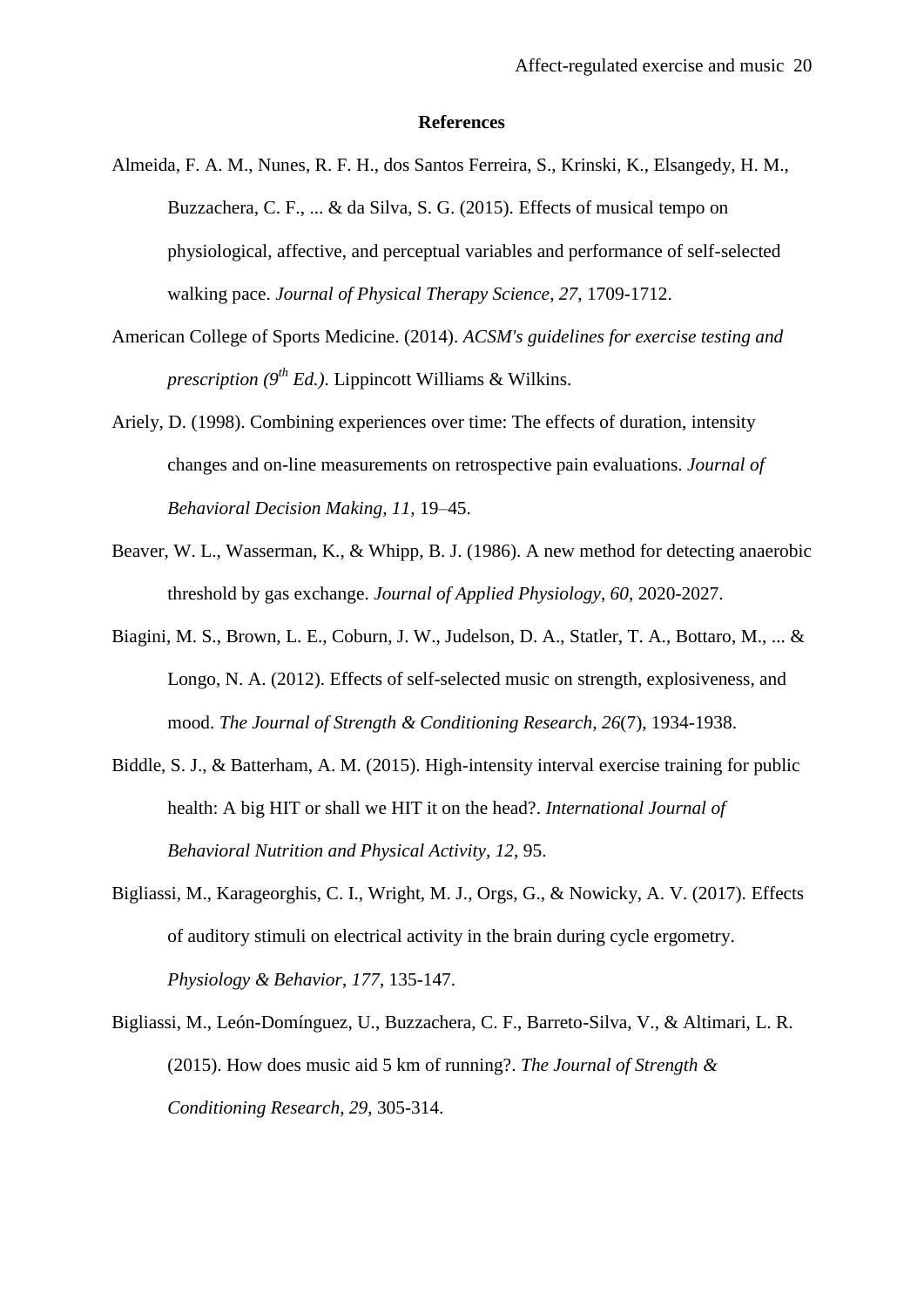- Bird, J. M., Hall, J., Arnold, R., Karageorghis, C. I., & Hussein, A. (2016). Effects of music and music-video on core affect during exercise at the lactate threshold. *Psychology of Music*, *44*, 1471-1487.
- Clark, I. N., Baker, F. A., & Taylor, N. F. (2016). The modulating effects of music listening on health-related exercise and physical activity in adults: A systematic review and narrative synthesis. *Nordic Journal of Music Therapy*, *25*, 76-104.
- Cohen, J. (1988). *Statistical power analysis for the behavioral sciences* (2nd ed.). Hillsdale, NJ: Erlbaum.
- Ding, D., Lawson, K. D., Kolbe-Alexander, T. L., Finkelstein, E. A., Katzmarzyk, P. T., van Mechelen, W., ... & Lancet Physical Activity Series 2 Executive Committee. (2016). The economic burden of physical inactivity: A global analysis of major noncommunicable diseases. *The Lancet*, *388*(10051), 1311-1324.
- Ekkekakis, P. (2003). Pleasure and displeasure from the body: Perspectives from exercise. *Cognition and Emotion*, *17*, 213-239.
- Ekkekakis, P. (2009). Let them roam free? Physiological and psychological evidence for the potential of self-selected exercise intensity in public health. *Sports Medicine*, *39*, 857- 888.
- Ekkekakis, P. (2017). People have feelings! Exercise psychology in paradigmatic transition. *Current Opinion in Psychology*, *16*, 84–88.
- Ekkekakis, P., & Dafermos, M. (2012). Exercise is a many-splendored thing, but for some it does not feel so splendid: Staging a resurgence of hedonistic ideas in the quest to understand exercise behavior. In E.O. Acevedo (Ed.), *Oxford Handbook of Exercise Psychology* (pp. 295-333). New York: Oxford University Press.

Ekkekakis, P., Hall, E.E., & Petruzzello, S.J. (2005). Some like it vigorous: Individual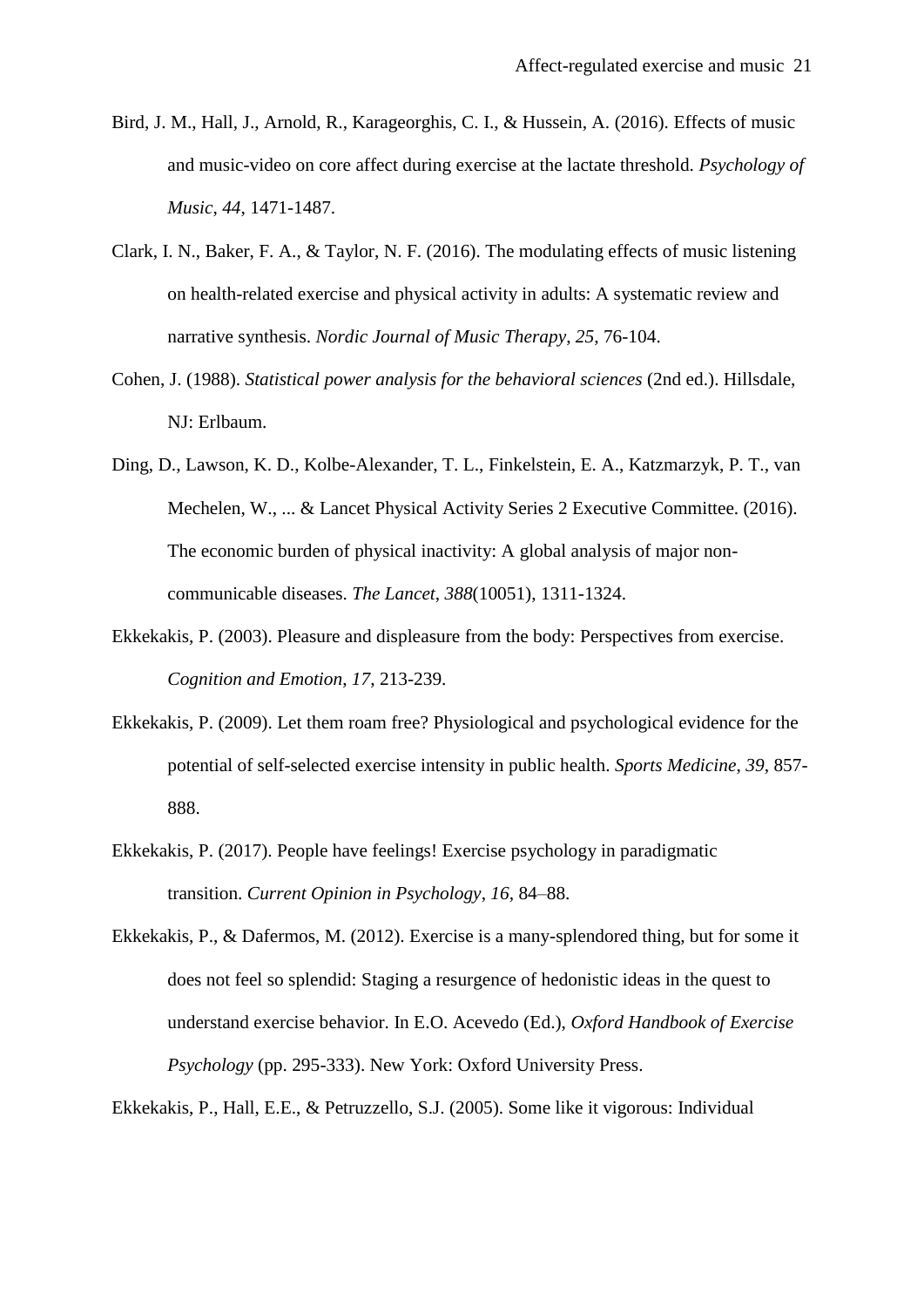differences in the preference for and tolerance of exercise intensity. *Journal of Sport and Exercise Psychology*, *27*, 350-374.

- Ekkekakis, P., Lind, E., & Joens-Matre, R. R. (2006). Can self-reported preference for exercise intensity predict physiologically defined self-selected exercise intensity? *Research Quarterly for Exercise and Sport*, *77*, 81-90.
- Ekkekakis, P., Thome, J., Petruzzello, S. J., & Hall, E. E. (2008). The Preference for and Tolerance of the Intensity of Exercise Questionnaire: A psychometric evaluation among college women. *Journal of Sports Sciences*, *26*, 499–510.
- Fabre, C., Massé-Biron, J., Ahmaidi, S., Adam, B., & Préfaut, C. (1997). Effectiveness of individualized aerobic training at the ventilatory threshold in the elderly. *The Journals of Gerontology Series A: Biological Sciences and Medical Sciences*, *52*, B260-B266.
- Fredrickson, B. L., & Kahneman, D. (1993). Duration neglect in retrospective evaluations of affective episodes. *Journal of Personality and Social Psychology*, *65*, 45–55.
- Garber, C. E., Blissmer, B., Deschenes, M. R., Franklin, B. A., Lamonte, M. J., Lee, I. M., ... & Swain, D. P. (2011). American College of Sports Medicine position stand. Quantity and quality of exercise for developing and maintaining cardiorespiratory, musculoskeletal, and neuromotor fitness in apparently healthy adults: Guidance for prescribing exercise. *Medicine & Science in Sports & Exercise*, *43*, 1334-1359.
- Hall, E. E., Petruzzello, S. J., Ekkekakis, P., Miller, P. C., & Bixby, W. R. (2014). Role of self-reported individual differences in preference for and tolerance of exercise intensity in fitness testing performance. *The Journal of Strength & Conditioning Research*, *28*, 2443-2451.

Hamlyn-Williams, C. C., Tempest, G., Coombs, S., & Parfitt, G. (2015). Can previously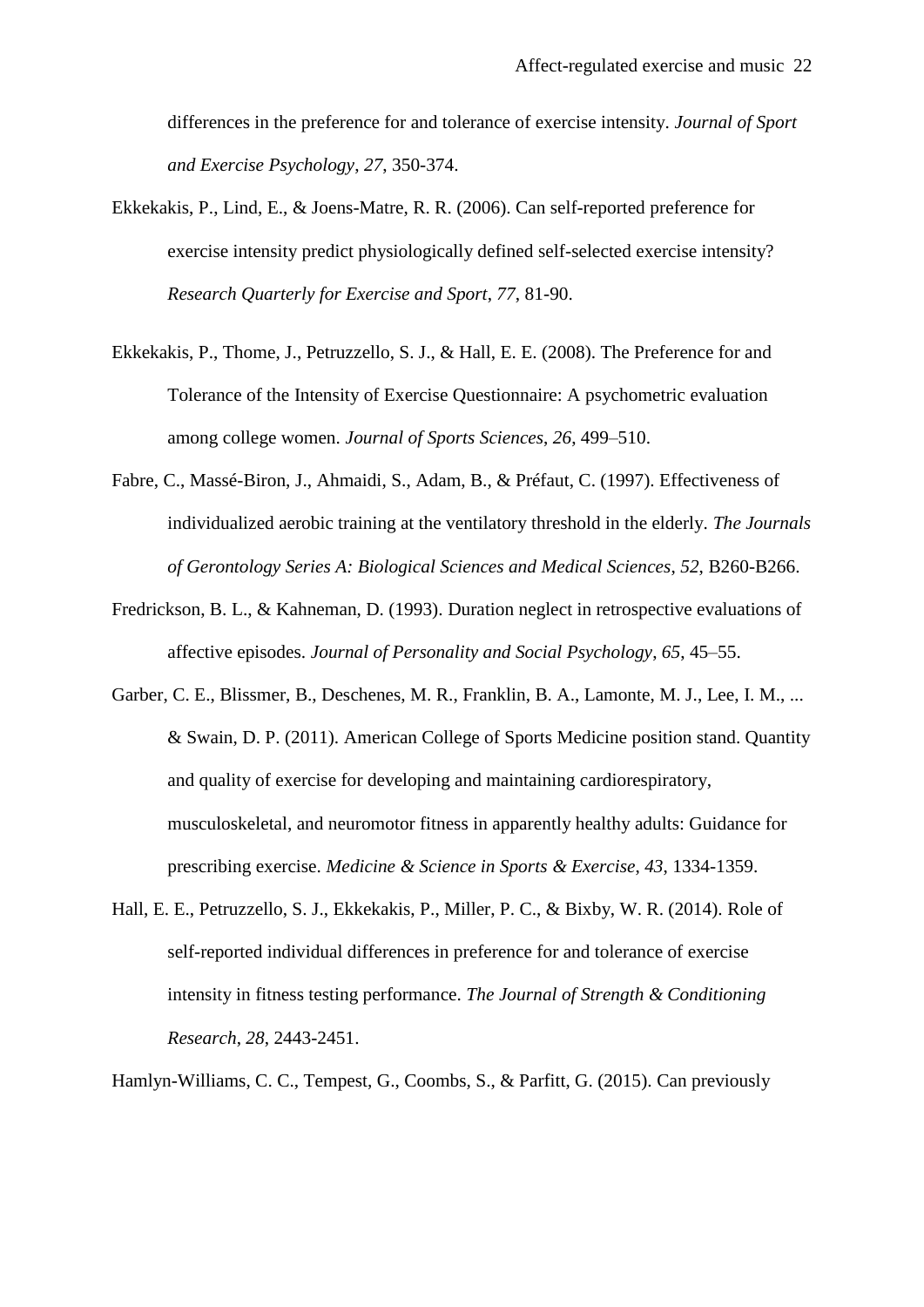sedentary females use the feeling scale to regulate exercise intensity in a gym environment? An observational study. *BMC Sports Science, Medicine and Rehabilitation*, *7*, 30.

- Hardy, C. J., & Rejeski, W. J. (1989). Not what, but how one feels: The measurement of affect during exercise. *Journal of Sport and Exercise Psychology*, *11*, 304-317.
- Hutchinson, J. C., & Karageorghis, C. I. (2013). Moderating influence of dominant attentional style and exercise intensity on responses to asynchronous music. *Journal of Sport and Exercise Psychology*, *35*, 625-643.
- Hutchinson, J. C., Sherman, T., Davis, L., Cawthon, D., Reeder, N. B., & Tenenbaum, G. (2011). The influence of asynchronous motivational music on a supramaximal exercise bout. *International Journal of Sport Psychology*, *42*, 135-148.
- Jones, L., Karageorghis, C. I., & Ekkekakis, P. (2014). Can high-intensity exercise be more pleasant?: Attentional dissociation using music and video. *Journal of Sport and Exercise Psychology*, *36*, 528-541.
- Jung, M. E., Bourne, J. E., & Little, J. P. (2014). Where does HIT fit? An examination of the affective response to high-intensity intervals in comparison to continuous moderateand continuous vigorous-intensity exercise in the exercise intensity-affect continuum. *PLoS One*, *9*(12), e114541.
- Kahneman, D. (2003). A perspective on judgment and choice: Mapping bounded rationality. *The American Psychologist, 58,* 697–720.
- Karageorghis, C. I., Ekkekakis, P., Bird, J. M., & Bigliassi, M. (2017). Music in the exercise and sport domain: Conceptual approaches and underlying mechanisms, in Lesaffre, M., Maes, P-J, Leman, M. (Eds.) *The Routledge companion to embodied music interaction* (pp. 284 – 284). London, UK: Routledge.

Karageorghis, C. I., & Jones, L. (2014). On the stability and relevance of the exercise heart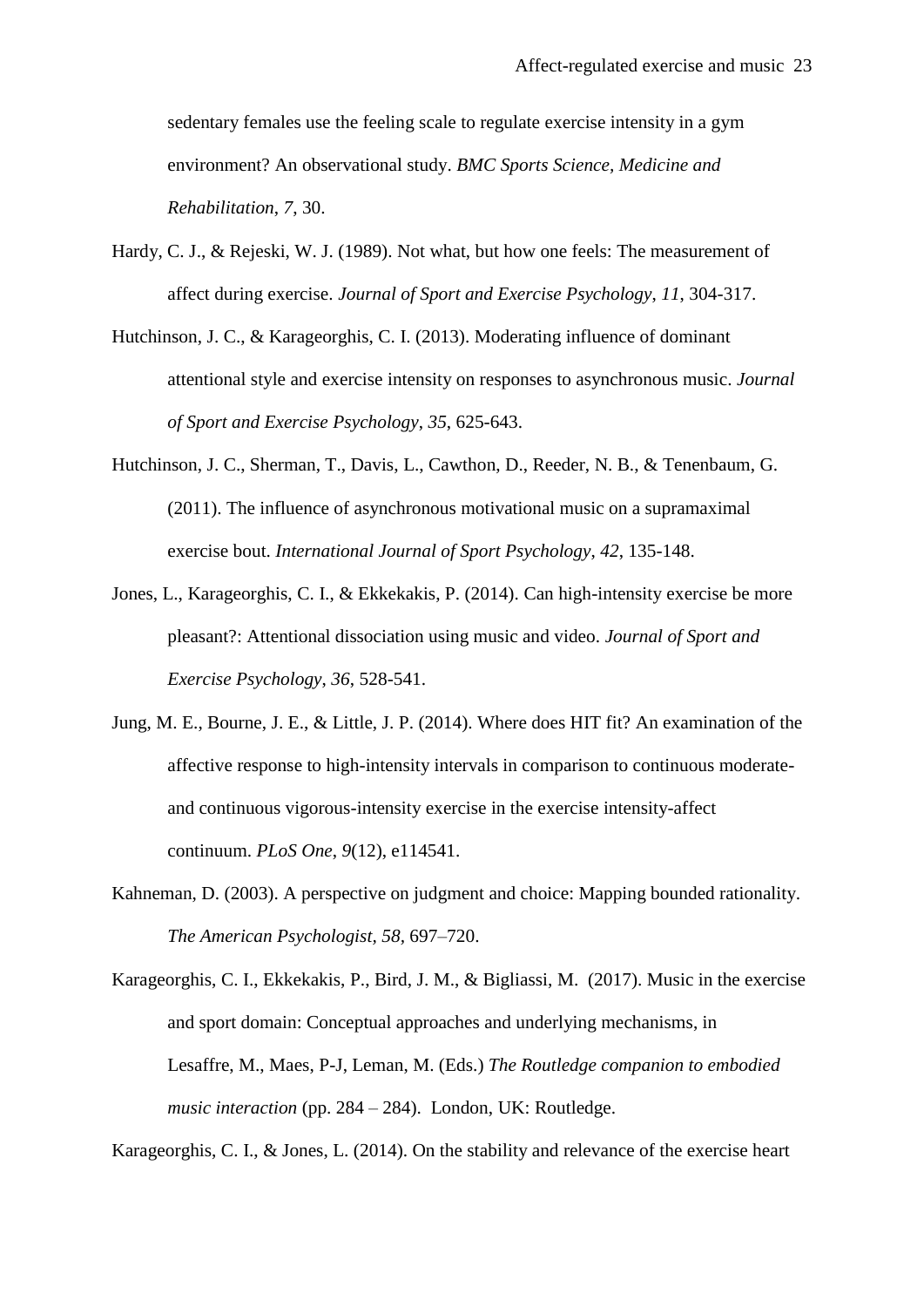rate–music-tempo preference relationship. *Psychology of Sport and Exercise*, *15*, 299- 310.

- Karageorghis, C. I, & Priest, D. L. (2012). Music in the exercise domain: A review and synthesis (Part II). *International Review of Sport and Exercise Psychology, 5*, 67-84.
- Karageorghis, C. I., Priest, D. L., Williams, L. S., Hirani, R. M., Lannon, K. M., & Bates, B. J. (2010). Ergogenic and psychological effects of synchronous music during circuittype exercise. *Psychology of Sport and Exercise*, *11*, 551-559.
- Lang, P. J. (1980). Behavioral treatment and bio-behavioral assessment: Computer applications. In J. B. Sodowski, J. H. Johnson, & T. A. Williams (Eds.), *Technology in mental health care delivery systems* (pp. 119-137). Norwood, NJ: Ablex.
- Lingjærde, O., & Føreland, A. R. (1998). Direct assessment of improvement in winter depression with a visual analogue scale: High reliability and validity. *Psychiatry Research*, *81*(3), 387-392.
- McAuley, E., & Courneya, K. S. (1994). The subjective exercise experiences scale (SEES): Development and preliminary validation. *Journal of Sport and Exercise Psychology*, *16*, 163-177.
- Mees, U., & Schmitt, A. (2008). Goals of action and emotional reasons for action. A modern version of the theory of ultimate psychological hedonism. *Journal for the Theory of Social Behaviour*, *38*, 157-178.
- Miller, G. A., & Chapman, J. P. (2001). Misunderstanding analysis of covariance. *Journal of Abnormal Psychology*, *110*(1), 40.
- Monk, T. H. (1989). A visual analogue scale technique to measure global vigor and affect. *Psychiatry Research*, *27*, 89-99.

Parfitt, G., Alrumh, A., & Rowlands, A. V. (2012). Affect-regulated exercise intensity: Does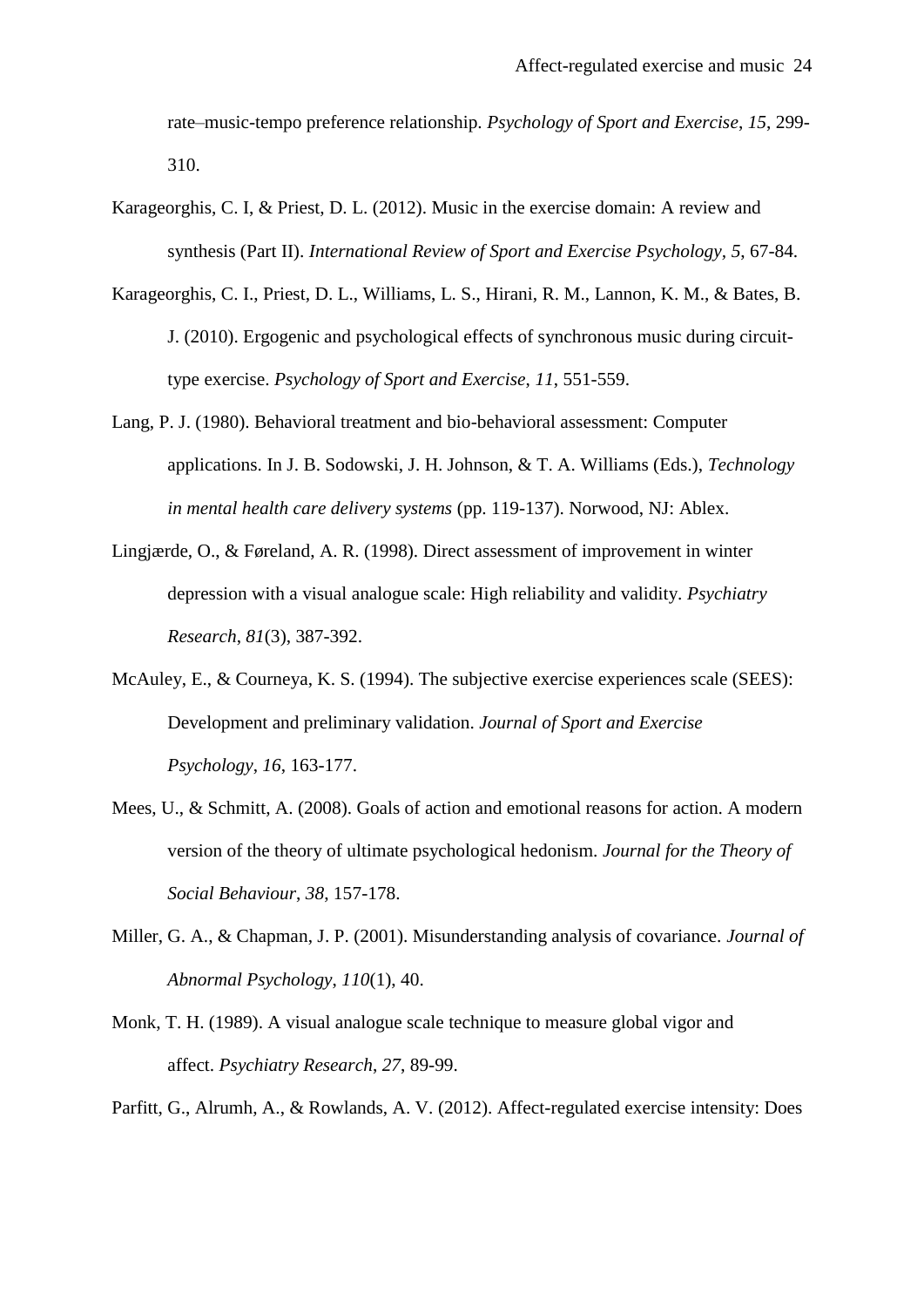training at an intensity that feels 'good' improve physical health? *Journal of Science and Medicine in Sport*, *15*, 548-553.

- Parfitt, G., Blisset, A., Rose, E. A., & Eston, R. (2011). Physiological and perceptual responses to affect‐regulated exercise in healthy young women. *Psychophysiology*, *49*(1), 104-110.
- Price, D. D., McGrath, P. A., Rafii, A., & Buckingham, B. (1983). The validation of visual analogue scales as ratio scale measures for chronic and experimental pain. *Pain*, *17*, 45-56.
- Ramji, R., Aasa, U., Paulin, J., & Madison, G. (2016). Musical information increases physical performance for synchronous but not asynchronous running. *Psychology of Music*, *44*, 984-995.
- Rendi, M., Szabo, A., & Szabó, T. (2008). Performance enhancement with music in rowing sprint. *The Sport Psychologist*, *22*, 175-182.
- Rhodes, R. E., & Kates, A. (2015). Can the affective response to exercise predict future motives and physical activity behavior? A systematic review of published evidence. *Annals of Behavioral Medicine*, *49*, 715-731.
- Riebe, D., Franklin, B. A., Thompson, P. D., Garber, C. E., Whitfield, G. P., Magal, M., & Pescatello, L. S. (2015). Updating ACSM's recommendations for exercise preparticipation health screening. *Medicine & Science in Sports & Exercise*, *47*, 2473- 2479.
- Rode, E., Rozin, P., & Durlach, P. (2007). Experienced and remembered pleasure for meals: Duration neglect but minimal peak-end effects. *Appetite, 49*, 18-29.
- Rozin, P. (2002). Evolutionary and cultural perspectives on affect. In *Handbook of Affective Science*. R. J. Davidson, H. Goldsmith, and K. Scherer (Eds.). Cambridge, UK: Cambridge University Press.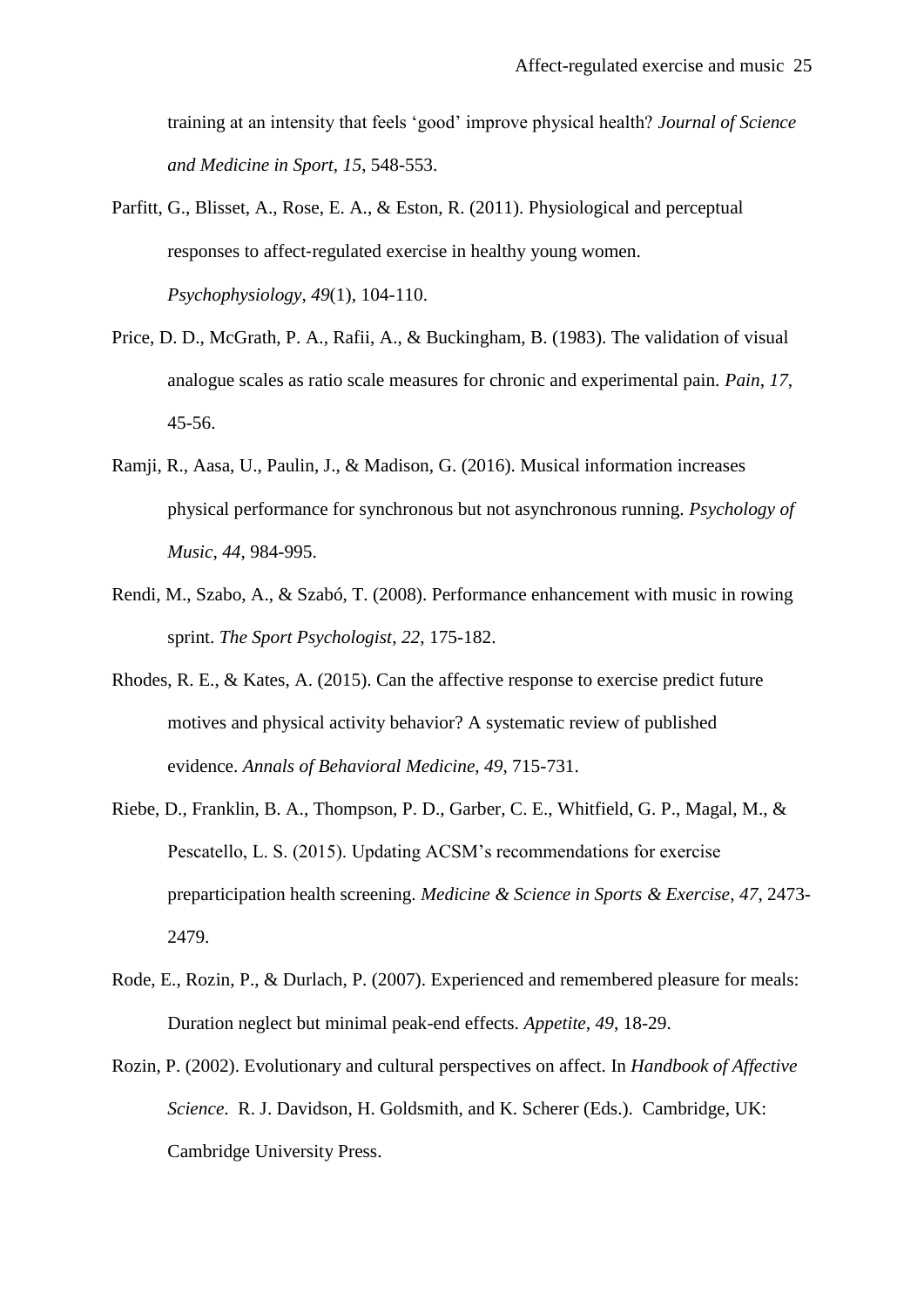- Russell, J. A. (1980). A circumplex model of affect. *Journal of Personality and Social Psychology*, *39*, 1161–1178.
- Russell, J. A., Weiss, A., & Mendelsohn, G. A. (1989). Affect grid: A single-item scale of pleasure and arousal. *Journal of Personality and Social Psychology*, *57*(3), 493-502.
- Schneider, M., & Schmalbach, P. (2015). Affective response to exercise and preferred exercise intensity among adolescents. *Journal of Physical Activity and Health*, *12*, 546-552.
- Scott, J., & Huskisson, E. C. (1976). Graphic representation of pain. *Pain*, *2*, 175-184.
- Smith, A. E., Eston, R., Tempest, G. D., Norton, B., & Parfitt, G. (2015). Patterning of physiological and affective responses in older active adults during a maximal graded exercise test and self-selected exercise. *European Journal of Applied Physiology*, *115*(9), 1855-1866.
- Swain, D. P. & Franklin, B. A. (2002). VO<sub>2</sub> reserve and the minimal intensity for improving cardiorespiratory fitness. *Medicine & Science in Sports & Exercise, 34*, 152–157.
- Tempest, G., & Parfitt, G. (2016). Self-reported tolerance influences prefrontal cortex hemodynamics and affective responses. *Cognitive, Affective, & Behavioral Neuroscience*, *16*, 63-71.
- Van Landuyt, L. M., Ekkekakis, P., Hall, E. E., & Petruzzello, S. J. (2000). Throwing the mountains into the lakes: On the perils of nomothetic conceptions of the exerciseaffect relationship. *Journal of Sport and Exercise Psychology*, *22*, 208-234.
- Vasiliauskas, D., Benetis, R., Jasiukeviciene, L., Grizas, V., Marcinkeviciene, J., Navickas, R., & Leimoniene, L. (2007). Exercise training after coronary angioplasty improves cardiorespiratory function. *Scandinavian Cardiovascular Journal*, *41*, 142-148.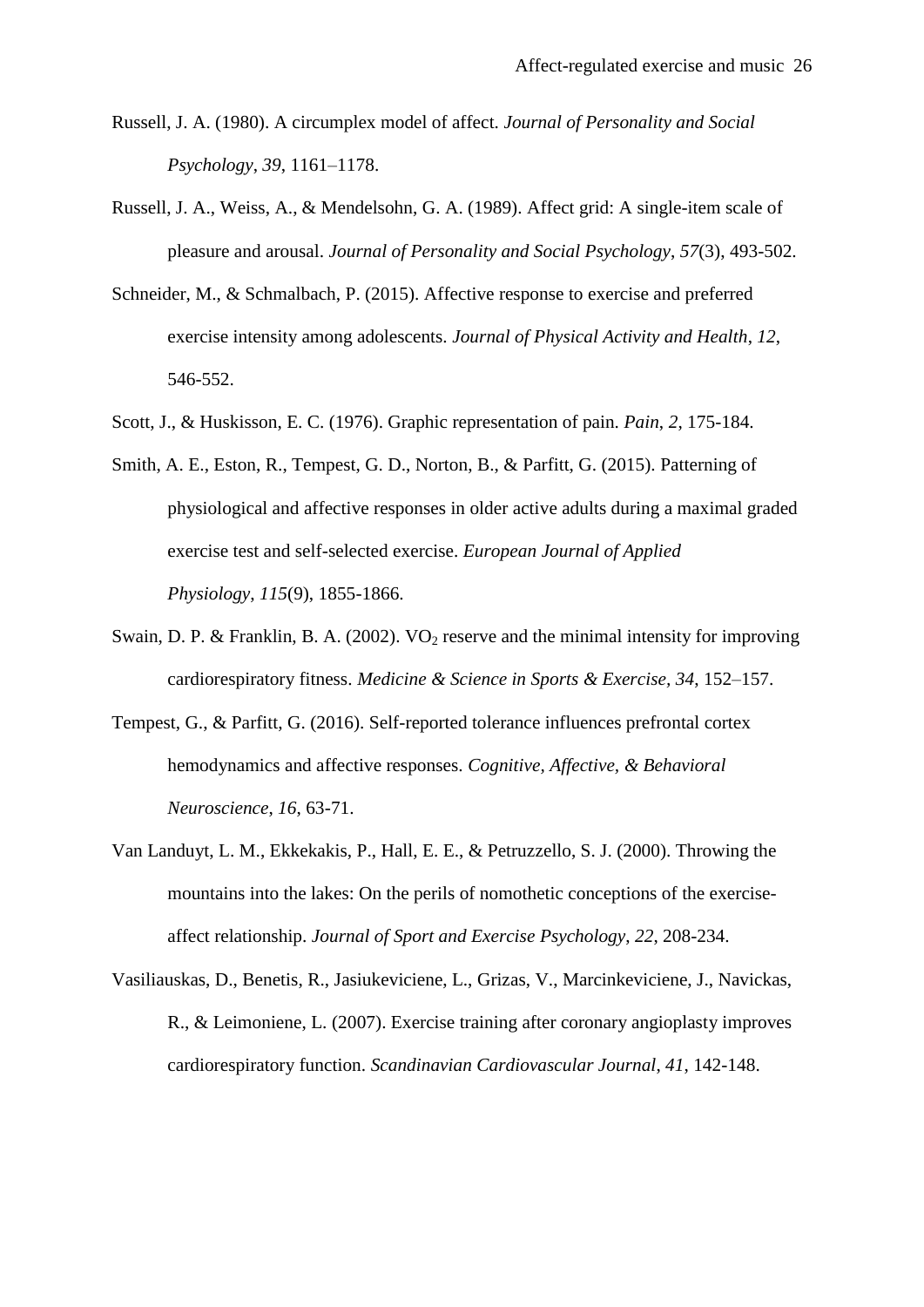- Vazou-Ekkekakis, S., & Ekkekakis, P. (2009). Affective consequences of imposing the intensity of physical activity: Does the loss of perceived autonomy matter. *Hellenic Journal of Psychology*, *6*(2), 125-144.
- Waterhouse, J., Hudson, P., & Edwards, B. (2010). Effects of music tempo upon submaximal cycling performance. *Scandinavian Journal of Medicine & Science in Sports*, *20*, 662- 669.
- Will, P. M., & Walter, J. D. (1999). Exercise testing: Improving performance with a ramped Bruce protocol. *American Heart Journal*, *138*, 1033-1037.
- Williams D. M. (2008). Exercise, affect, and adherence: An integrated model and a case for self-paced exercise. *Journal of Sport and Exercise Psychology*, *30*, 471-496.
- Yarnitsky, D., Sprecher, E., Zaslansky, R., & Hemli, J. A. (1996). Multiple session experimental pain measurement. *Pain*, *67*, 327-333.
- Zatorre, R. J., & Salimpoor, V. N. (2013). From perception to pleasure: Music and its neural substrates. *Proceedings of the National Academy of Sciences*, *110*(Supplement 2), 10430-10437.
- Zenko, Z., Ekkekakis, P., & Ariely, D. (2016). Can you have your vigorous exercise and enjoy it too? Ramping intensity down increases postexercise, remembered, and forecasted pleasure. *Journal of Sport and Exercise Psychology*, *38*, 149-159.
- Zimbardo, P. G., & Boyd, J. N. (1999). Putting time in perspective: A valid, reliable individual-differences metric. In *Journal of Personality and Social Psychology, 77*, 1271-1288.
- Zuckerman, M., & Lubin, B. (1985). *Manual for the MAACL-R: The Multiple Affect Adjective Check List Revised*. San Diego, CA: Educational and Industrial Testing Service.